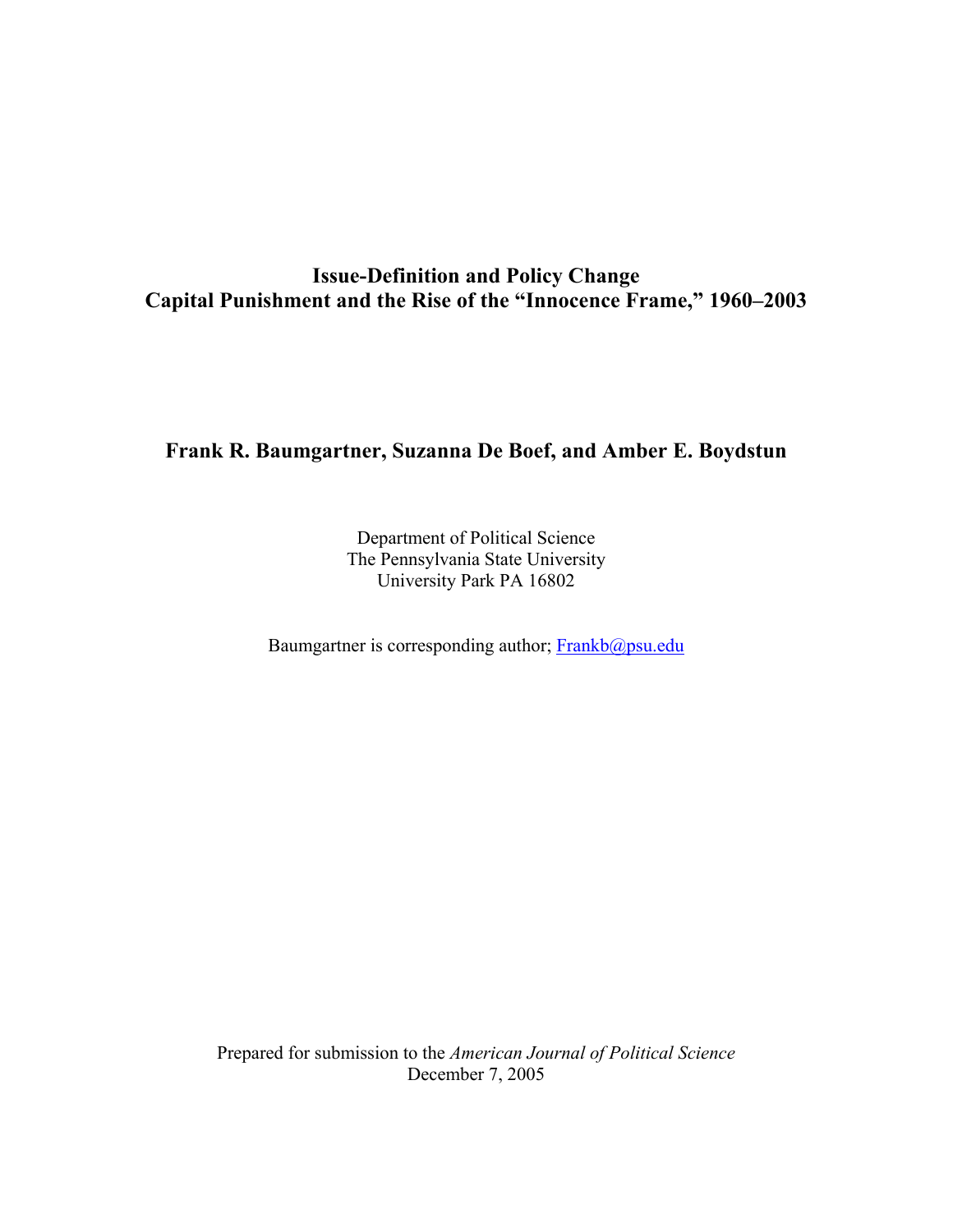# **Abstract**

Media framing is an established force in the political science literature, one repeatedly shown to influence public attitudes. Framing also affects policy outcomes, of course, and we demonstrate these effects in the case of the death penalty using a maximum likelihood Error Correction Model predicting the number of death sentences annually on the basis of homicides, media framing, and other factors. Our framing measure comes from a comprehensive content analysis of *New York Times* coverage of capital punishment since 1960. Most notably, we document the rise of the powerful new "innocence" argument that has revolutionized the debate and led to the reversal of a trend toward greater death penalty application; since the rise of this frame the number of death sentences has decreased by over one-half. The annual number of death sentences is strongly linked to changing issue-definitions surrounding capital punishment—more so even than to homicides.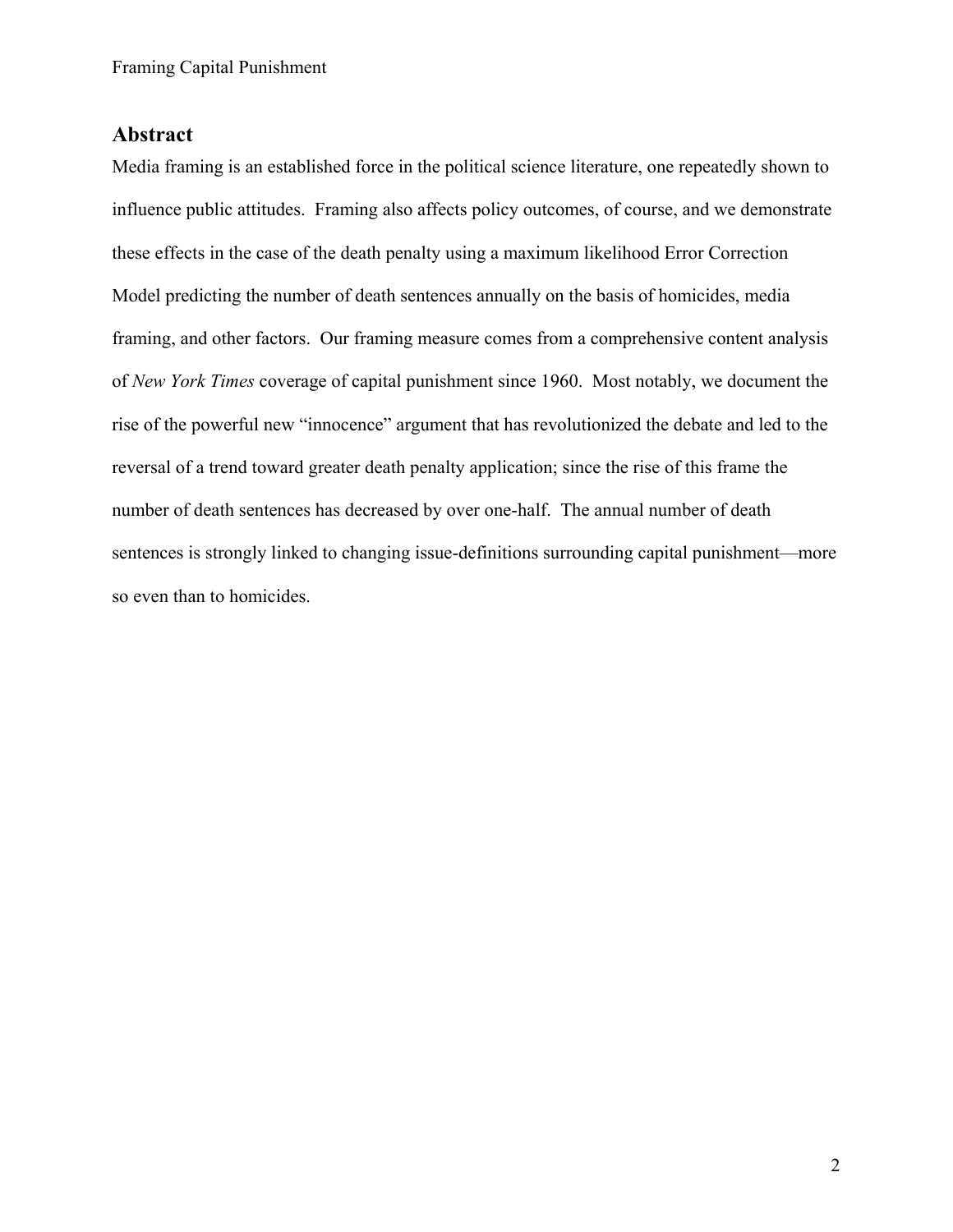# **Introduction**

Framing matters, as empirical research has shown. Scholars have demonstrated that the way an issue is defined, or framed, powerfully affects the audience's perception of the issue (Druckman 2001, Jacoby 2000, Nelson et al. 1997a and b, Nelson and Oxley 1999, Pollock 1994, Terkildsen and Schnell 1997, Tversky and Kahneman 1986). The link between framing and public policy is also strong, as various scholars have shown. In their analysis of pesticides and nuclear power, Baumgartner and Jones (1993) offered systematic illustrations of how shifts in media framing tracked with shifts in public policy on these issues. Schneider and Ingram (1993) focused on target populations; Riker (1986) discussed the role of framing in constructing legislative coalitions. Here, we offer statistical evidence in the case of the death penalty that supports these earlier findings and ideas. In contrast to previous studies, we develop a statistical model of the impact of framing on a clearly defined policy outcome—the annual number of death sentences in America—and we demonstrate strong effects even while controlling for other relevant factors.

In this article we follow the recent history of the capital punishment debate with an emphasis on framing and we demonstrate the tight linkages between framing and public policy outcomes. In the political science literature on framing and policy outcomes, it is often difficult to measure policy outcomes clearly, but not here. The number of individuals sentenced to death in a given year is a strong indicator of policy, and it is measured perfectly through publicly available sources. We demonstrate statistically that this number is more strongly associated with changing issue-definitions than with underlying levels of criminality. This is true both of the period during which increasing numbers of people were sentenced to death and during the recent period when the numbers have been declining.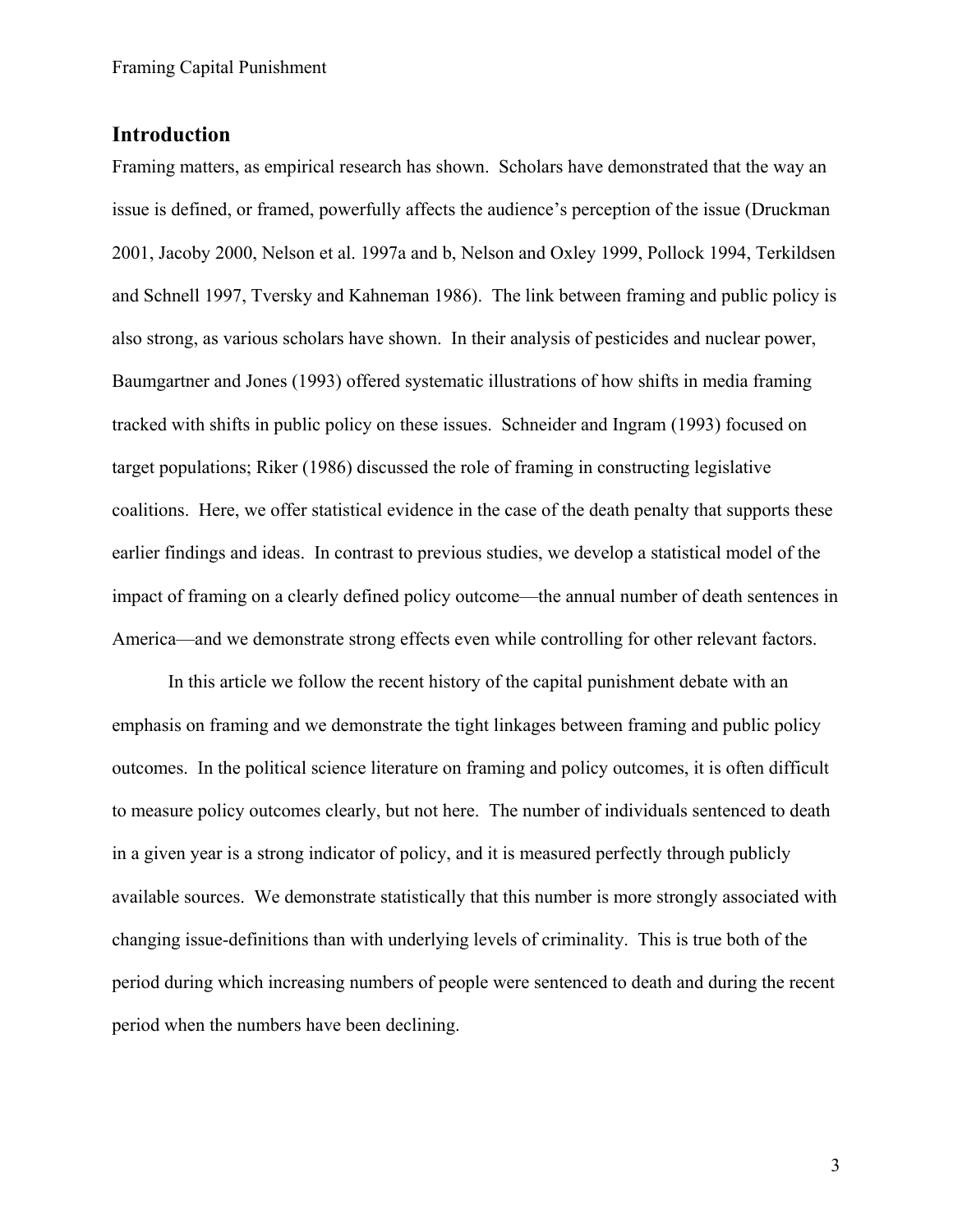We present several types of results. To begin, we show uncontestable evidence that public discussion of the death penalty has been altered by a new and unprecedented focus on the possibility of errors in the system, an eventuality with which no one is comfortable. The "innocence frame" has resonated more than previous arguments, bringing together a cluster of previously existing, but distinct, arguments into a single frame likely to have greater effect on public discourse than the same arguments considered separately. We develop some new techniques of dynamic content analysis to show the various changes that have occurred in elitelevel issue-definition surrounding this issue. Attention has focused on different dimensions of the debate during different historical periods. Through a comprehensive analysis of the content of over 3,600 stories relating to the death penalty in the past 45 years, we trace these substantive shifts in the nature of the debate. We develop new techniques to trace the dynamics of issueframing. And we demonstrate the unprecedented power of the new "innocence" frame.

Finally and most importantly, we link shifting frames of media discussion of the death penalty to actual results. We present a statistical model explaining the number of death sentences annually and show the dramatic impact of the rise of the innocence frame, even controlling for other factors such as previous levels of sentencing, the number of homicides, and the number of states with capital punishment. A decline of approximately 175 capital sentences annually can be associated with the framing effects that we document here.

## **A Theory of Dynamic Framing and a Method of Measurement**

Many have noted the importance of framing and issue-definition on public policy. From Schattschneider (1960) to Cobb and Elder (1972) to Kingdon (1984) to Baumgartner and Jones (1993) such a focus has been a staple in studies of agenda-setting. Baumgartner and Jones were the most systematic in tracing the level and tone of news coverage to particular issues over time.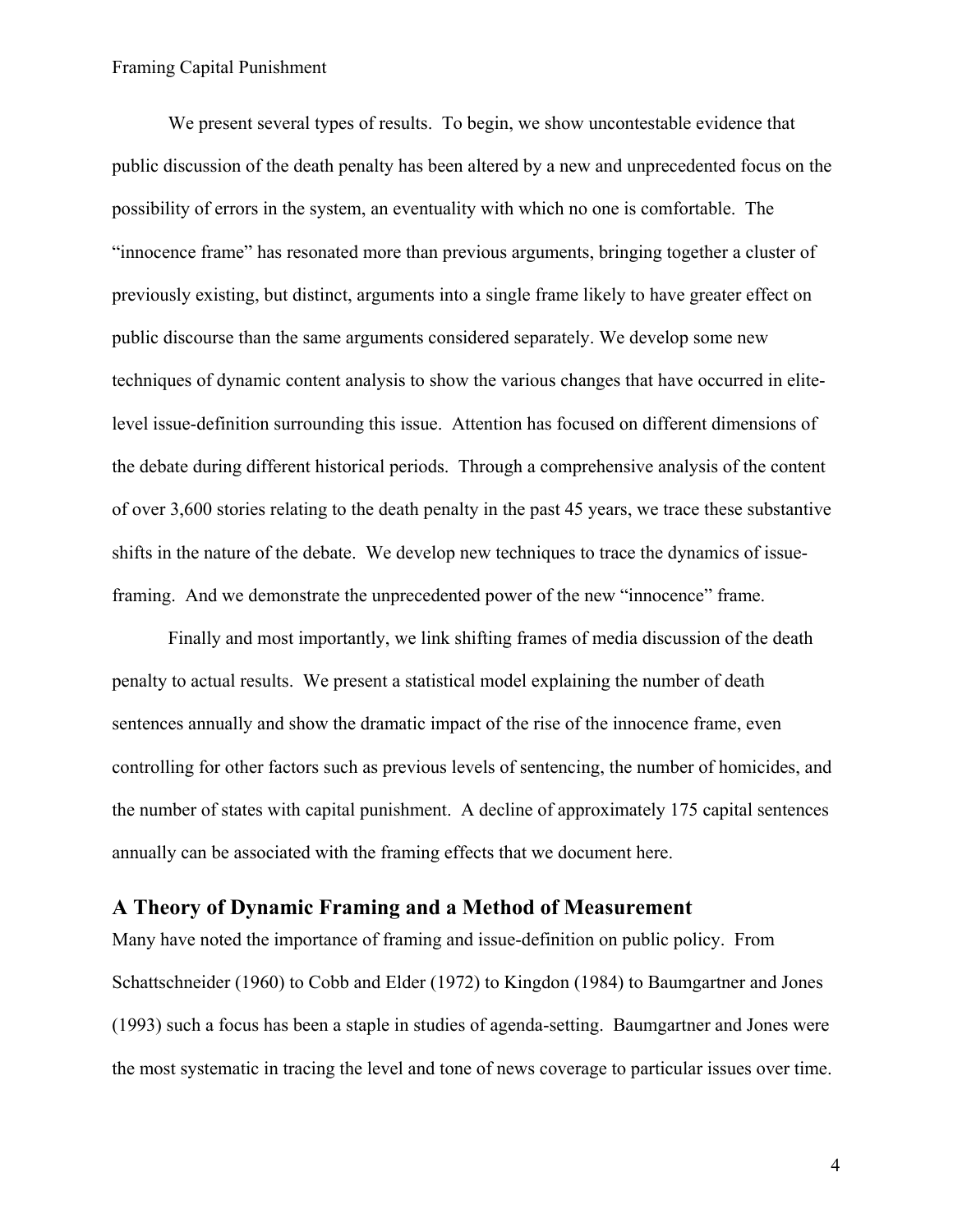They showed for example that news coverage toward the pesticides and nuclear industries was sometimes overwhelmingly positive, but later switched to be overwhelmingly negative. Public policy, they argued, was closely related to these shifting foci of public discussion—where there were "waves of enthusiasm," government actions supported the development of the industry; where "waves of criticism" were apparent, officials attacked and regulated those same industries (Baumgartner and Jones 1993, 84). "Good news" and "bad news" have policy consequences.

Policy issues are much more complex than only positive and negative, good and bad, or any other single dimension; more recently the focus in the empirical study of issue-definition has moved to the analysis of how multidimensional issues are simplified in public debate so that only a few dimensions are the object of significant discussion. The multidimensional nature of policy debates has been the object of attention from dozens of scholars ranging from Riker (1983, 1984, 1986, 1988, 1996) to Schneider and Ingram (1993) to Stone (1988, 1989) to Poole and Rosenthal (1991), who note that no matter how complex the underlying set of issues, congressional responses can be arrayed along one or two dimensions. Bryan Jones discussed these issues in some detail in developing a model of decision-making based on multidimensional choice (2001). In their most recent work Jones and Baumgartner (2005) have developed a model focusing on the implications of bounded rationality and the implications of "attention-shifting." This is when individuals or organizations move their focus from one dimension of a debate to another. They argue that attention-shifts are inevitable in any complex decision-making environment and that these shifts explain the punctuated-equilibrium nature of public policy response. Most policies, most of the time, follow a strongly inertial, status-quo oriented track, but are occasionally upended through fundamental reconsiderations of how to approach the issue: attention-shifts. We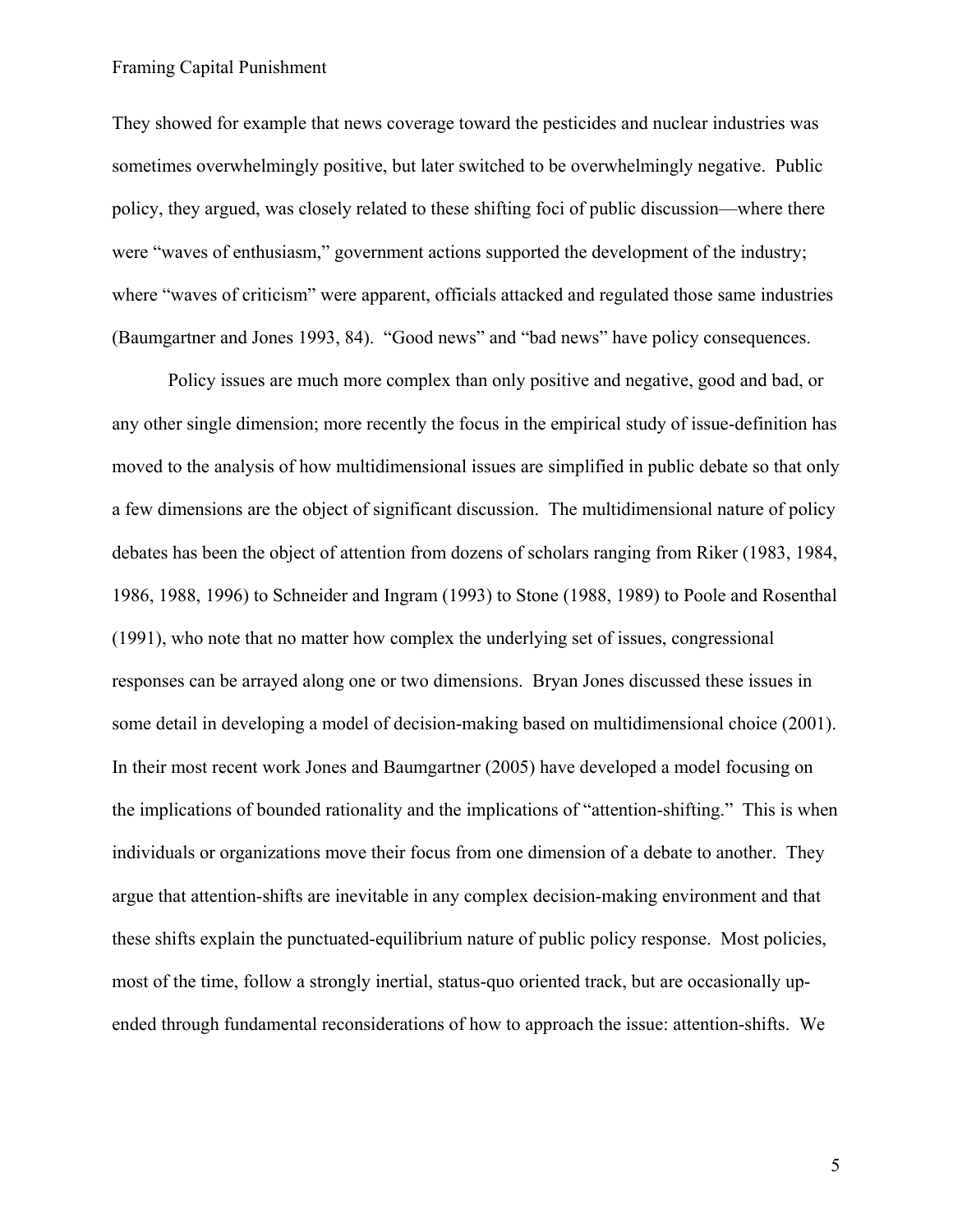$\overline{a}$ 

believe that the death penalty may be undergoing such a transformation at this time, and hence we study it in considerable detail here.

The death penalty itself is the object of a voluminous literature and we do not propose a comprehensive analysis of the topic (see Banner 2002 for an excellent recent overview; see also Bedau 1997, Haines 1996, Jost 2001). We focus here on demonstrating quantitatively the important shifts in attention that have occurred in media coverage of the death penalty, the impact of these shifts on the overall tone of coverage, and finally the impact of the tone of discussion on public policy outcomes. We begin with a simple content analysis of *New York Times* coverage of the topic since  $1960$ .<sup>1</sup> Our comprehensive coding system allows us to go into much greater detail than others have done before to show the shifting topics of public attention, and we show how feasible it is to incorporate multi-dimensional coding into content analysis.

<sup>1</sup> We use the *New York Times* index because the *Times* represents the closest we can find to a single national source for public policy stories. Our main interest is in how coverage shifts over time, so we are less concerned with how the *Times* may differ from other newspapers in its editorial stance on the death penalty or coverage of the issue; the key question is how coverage changes over time. To test the robustness of our findings using the *Times*, we also reviewed coverage in the *Readers' Guide to Periodical Literature*. Although there is only a partial correlation of .53 between the two series overall (1960-2003), both show the same dramatic rise in attention in recent years coinciding with the rise in the innocence frame. In the year 2000, both the *Times* and the *Readers' Guide* printed a higher number of articles—235 and 106, respectively—than in any previous year, both dominated by arguments against the death penalty. On the use of the *New York Times* as an indicator of media coverage, see Woolley 2000; Althaus, Edy, and Phalen 2001; Soroka 2002.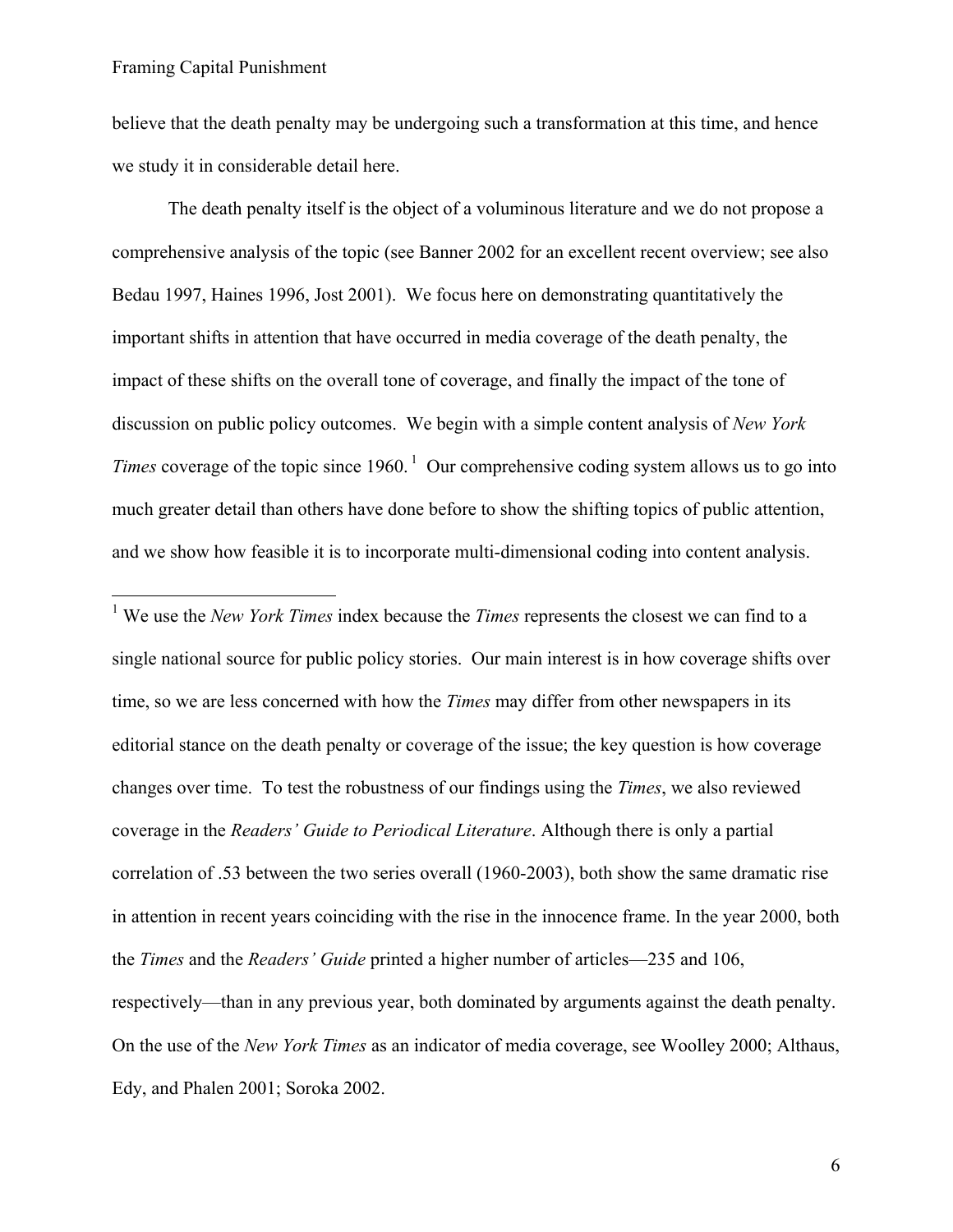Further, we develop a new statistical method, *evolutionary factor analysis* to measure the strength and resonance of emerging issue-definitions. This allows us to distinguish among arguments that are isolated or short-lived versus those that resonate with others, last a long time, and therefore have the potential to have a major impact on the debate. In other words, evolutionary factor analysis gives us a sharper assessment of the potency of the new innocence frame as compared to previous definitions. The techniques we develop for the case of the death penalty may be widely applicable and may help move the literature on issue-definition forward in important ways.

### **Media coverage of the Death Penalty**

The death penalty has long been understood and discussed in the media in terms of constitutionality and morality. Since the mid-1990s, however, a new issue-definition has arisen, and dramatically. This is the "innocence" frame, or the idea that no matter what one thinks about the morality of capital punishment, we should ask whether the justice system is capable of administering the penalty across thousands of individual judicial proceedings with no errors. The idea of flaws in the system, of innocent people being on death row, of the wrong people possibly being executed, has transformed the debate. In 1996 thirty articles appeared in the *New York Times* concerning capital punishment; the bulk of these reported opinions, news, or events leading toward the application of the death penalty. In 2000, 235 articles appeared and the overwhelming majority of them were critical. In just a few short years, the issue was reframed to focus on errors, mistakes, and the possibility of executing the wrong person.

Figure 1 shows the number of stories in the *New York Times* relating to capital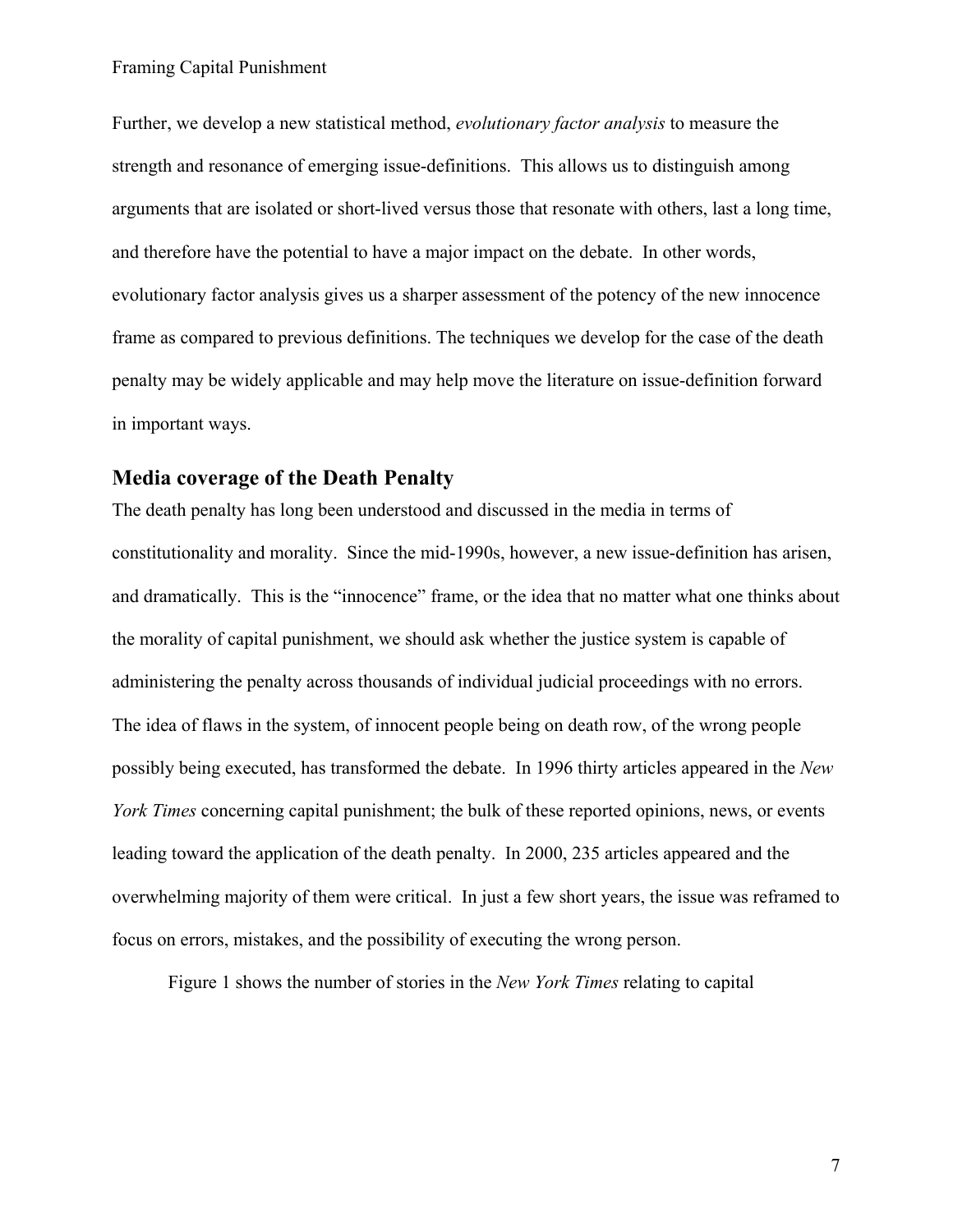$\overline{a}$ 

punishment from 1960 to  $2003<sup>2</sup>$ 

## (Insert Figure 1 about here)

A total of 3,692 stories appeared during this time, with substantial peaks of coverage in 1976–77, just after the Supreme Court reinstated the death penalty after the 1972 decision invalidating state capital punishment laws, and then again in 2000. During these two periods, the newspaper carried over 150 articles per year: More than one story every other day. The figure makes clear that the issue emerged onto the media agenda in the 1970s; there was little coverage, less than one article per week, before 1972. Coverage has grown substantially in recent years even though there has been no monumental Supreme Court decision such as those of 1972 and 1976. Rather, more recent coverage, especially that peaking in the unprecedented levels of coverage in 2000, has related to various challenges to the system based on juvenile offenders, the mentally handicapped, and the concept of "innocence." The number of front-page stories has grown as well: From just one in 1960, there were two in 1970, four in 1980, eight in 1990, and 19 in 2000.

Capital punishment raises many different dimensions of debate, from constitutionality to morality to efficacy and others. We coded each story for the presence of a comprehensive list of 67 different arguments, clustered into seven main themes or dimensions. We will show in this section how the component arguments have waxed and waned over time, how the topic of

<sup>2</sup> We coded every abstract listed under the heading "capital punishment," noting whether or not the abstract mentioned any of an exhaustive list of 67 different arguments. Thanks to Cheryl Feeley for doing the bulk of this work for her Senior Thesis and for allowing us to use and update the data she collected. See Baumgartner and Boydstun 2005 for a description of the coding process.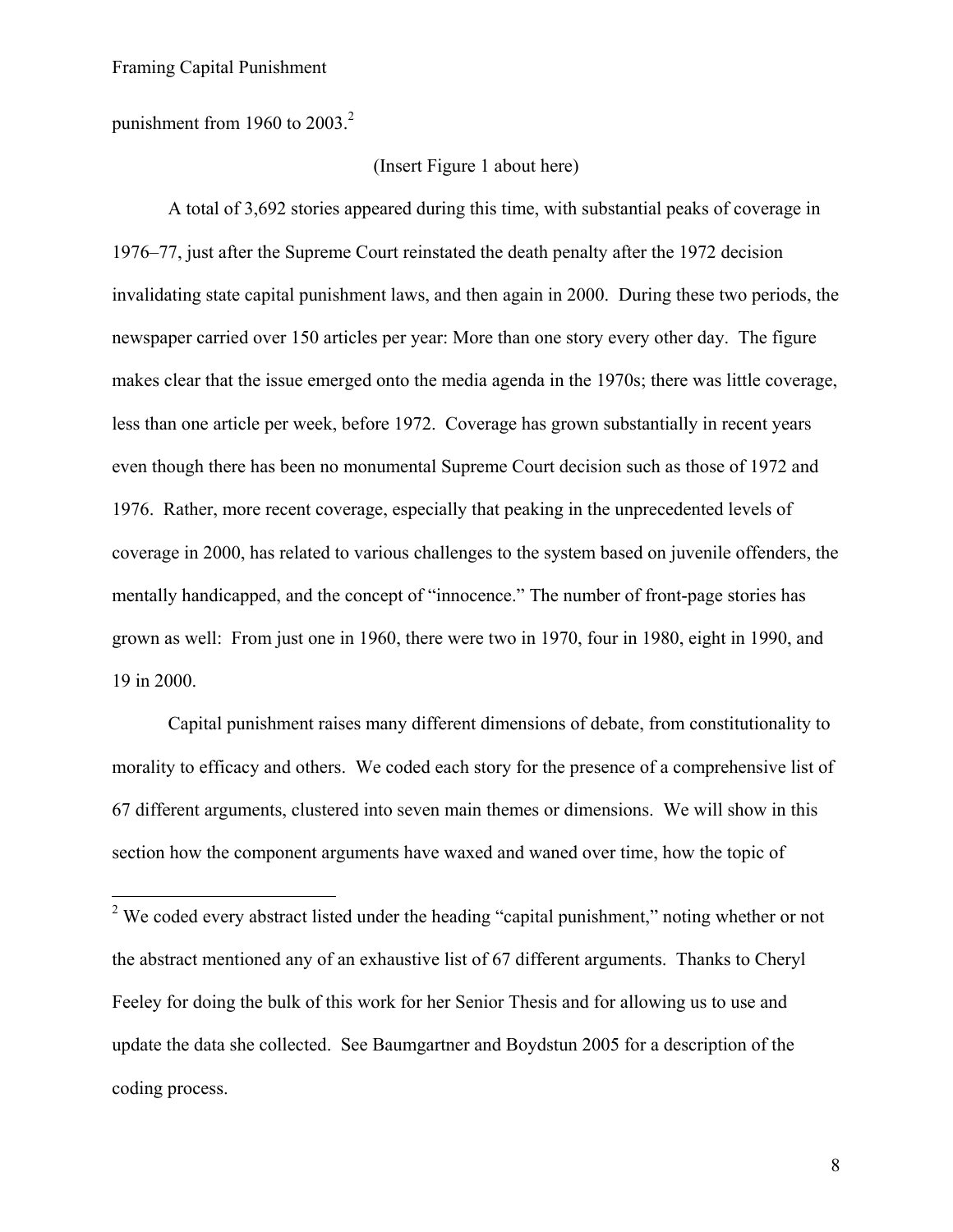discussion is systematically related to the tone of the debate, and how the tone of the debate has shifted in response to the shifting topics of discussion. We begin in Figure 2 with a simple presentation of the number of stories mentioning the most prevalent arguments.

### (Insert Figure 2 about here)

Issues of constitutionality are the single most common theme in *New York Times*  coverage over most of this period; over 1,320 articles mentioned discussions of this type, with peaks coming in 1972, 1976 and the years following that, in the mid- to late-1980s, and finally in the early  $21<sup>st</sup>$  century as the constitutionality of capital punishment for juveniles and the mentally handicapped became important controversies. Morality issues have been less prominent over time, with a total of 574 stories focusing on these. Discussion of morality has been prominent since 1972, especially from 1972 to 1978 when the constitutionality of the entire death penalty was hotly debated. Since then moral issues have never completely disappeared from the media agenda, but they have been significantly less prevalent. The innocence or fairness dimension was not prominent before the 1980s, but grew rapidly beginning in 1983. It reached a peak in 2000 with 134 stories in that year alone; over the entire period there were 970 stories with innocence / fairness arguments. Many stories fit into other categories focusing on international comparisons, efficacy (whether the penalty serves as a deterrent or not, for example), cost, mode of execution, or "other" topics. None of these categories was used in more than 220 stories across the entire period, except the "other" category that was used over 1,200 times. These were miscellaneous mentions of various particularities of the cases or otherwise did not fit into any particular theme. In general, we can see from Figure 2 that constitutionality is a perennial theme; that morality has been an important theme as well; and that innocence has shown a dramatic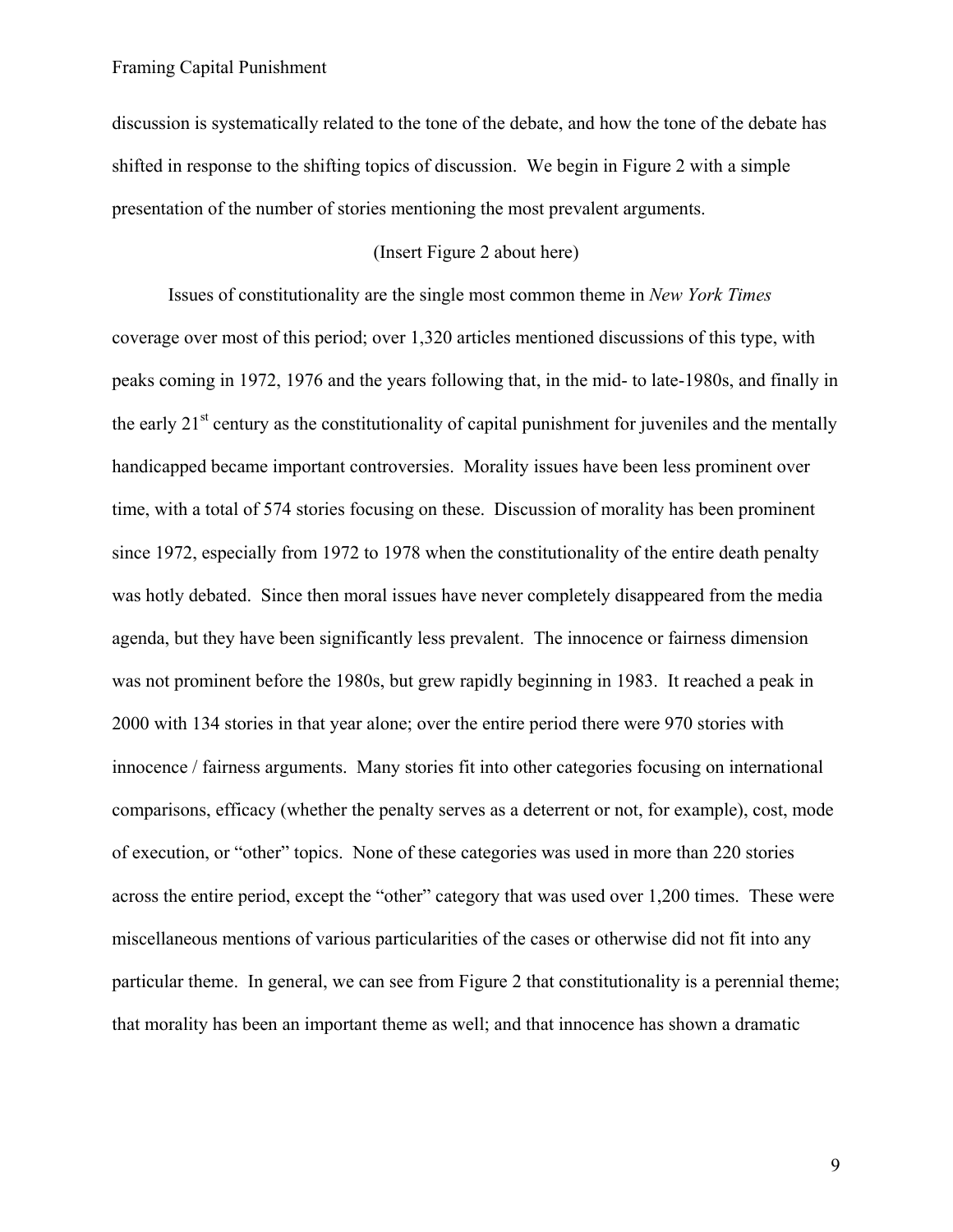increase from virtually no coverage before the 1980s to constituting more than half of the entire amount of coverage annually in many recent years.

Some topics, such as the heinousness of a crime, are almost always associated with an overall pro-death penalty theme of coverage. Others, such as international comparisons, lead almost always to an anti-death penalty story. In fact, knowing the topic of the story allows us to predict the tone, as Table 1 shows.

### (Insert Table 1 about here)

Stories mentioning morality issues may mention arguments on either side of the deathpenalty debate, of course. These stories in fact are quite evenly split between pro- and anti-death penalty tones. Similarly, stories mentioning constitutionality questions may focus on issues favoring the defendant or those favoring the state; here too the tone is quite split (though with a net anti-death penalty tendency of 46 to 35 percent). When the topic shifts to fairness, however, the vast majority of the coded articles are anti-death penalty. International comparisons, while less common, similarly have a powerful anti-death penalty bias. The various tendencies present in Table 1 make clear that the shifting attention to various topics that we demonstrated in Figure 2 can be expected to relate to powerful changes in the overall tone over time.

We noted whether the abstract mentioned anything about the victim(s) or the defendant and Table 2 shows that this simple question goes far in determining the overall tone of the article.

### (Insert Table 2 about here)

Most articles mention neither a victim nor a defendant, discussing such things as the implications of Supreme Court decisions in general or state legislative debates about revising capital punishment laws and procedures. Among those cases that mention neither a victim nor a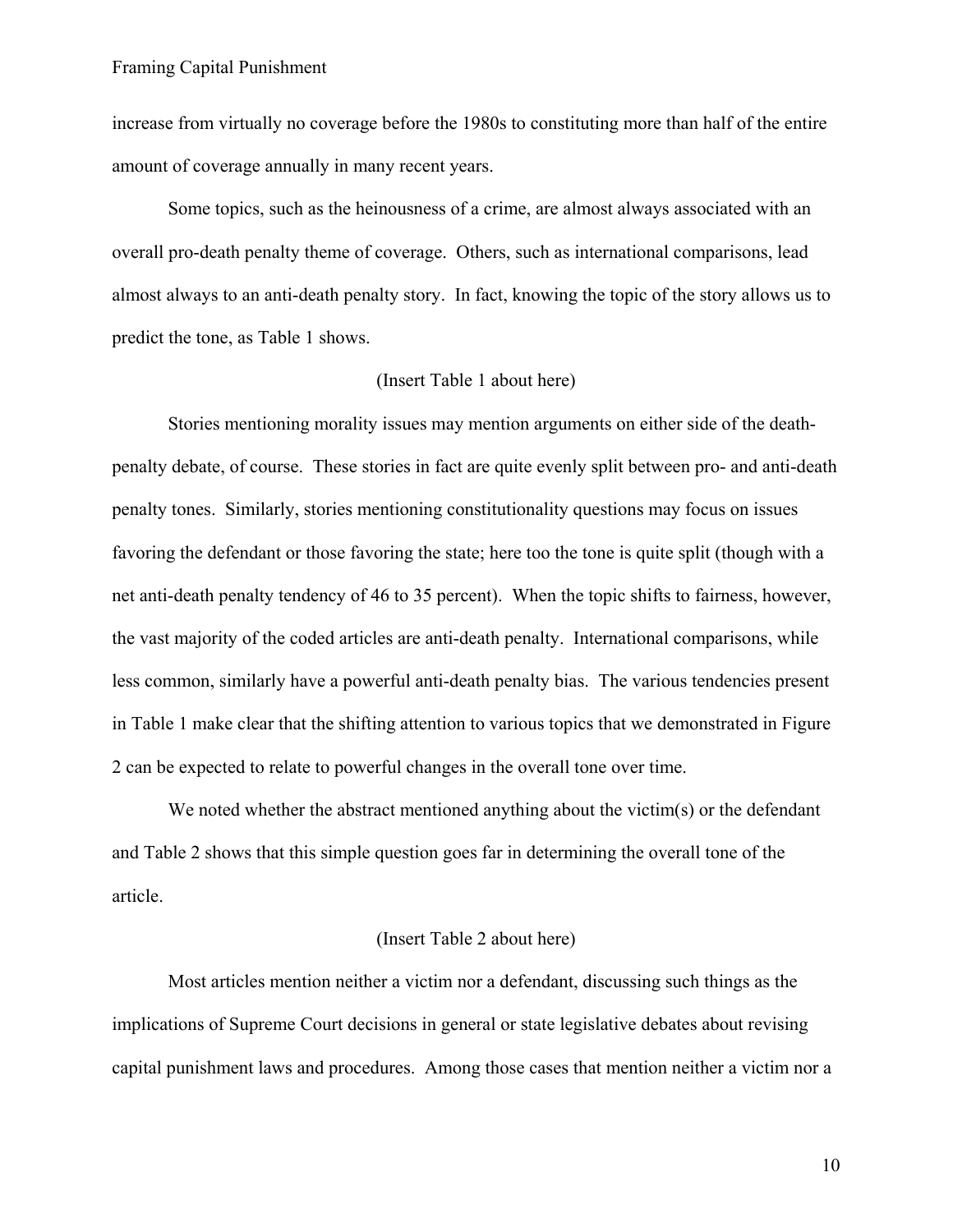$\overline{a}$ 

defendant, roughly 32 percent have a pro-death penalty tone, 45 an anti-death penalty tone, with about 23 percent balanced or uncodeable. Over 530 stories mentioned something about the victim with no discussion of the defendant; among this group 64 percent had a pro-death penalty tone. Similarly, 341 stories mentioned something about the defendant without mentioning the victim, and among these only 18 percent were coded pro-death penalty. Those stories that mentioned both the victim and the defendant were similar to the stories mentioning neither in their overall tone. Clearly, something about discussing the defendant can be said to humanize him or her, or is associated with discussions about imperfections or problems in the trial. Similarly, a focus on the victims of crime typically is related to pro-death penalty stories, explaining for example the heinous nature of the crime itself. $3$  The subject matter of the article goes far in determining the tone, and as we will see the subjects of attention change over time. In Figure 3 we trace relative attention to the victim and the defendant since 1960.

### (Insert Figure 3 about here)

Figure 3 shows the increased discussion of the victims of capital crimes during the 1970s (associated with significantly more pro-death penalty discussion in general during that time), some decline in these numbers after the reinstatement of the death penalty in 1976, a steady rise

<sup>&</sup>lt;sup>3</sup> Contrary to some common expectations, *what* the article mentioned about the victims, including whether they were police officers, women, children, or if there were multiple victims had no significant impact on the tone of the article overall; *any* discussion of the victim was related to a pro-death penalty tone overall. Similarly, there were few differences across types of defendants: be they female, of various racial categories, etc. However, if the defendant was characterized as a terrorist, the tone was more likely to be pro-death penalty. There were few such cases, however, as a proportion of the total.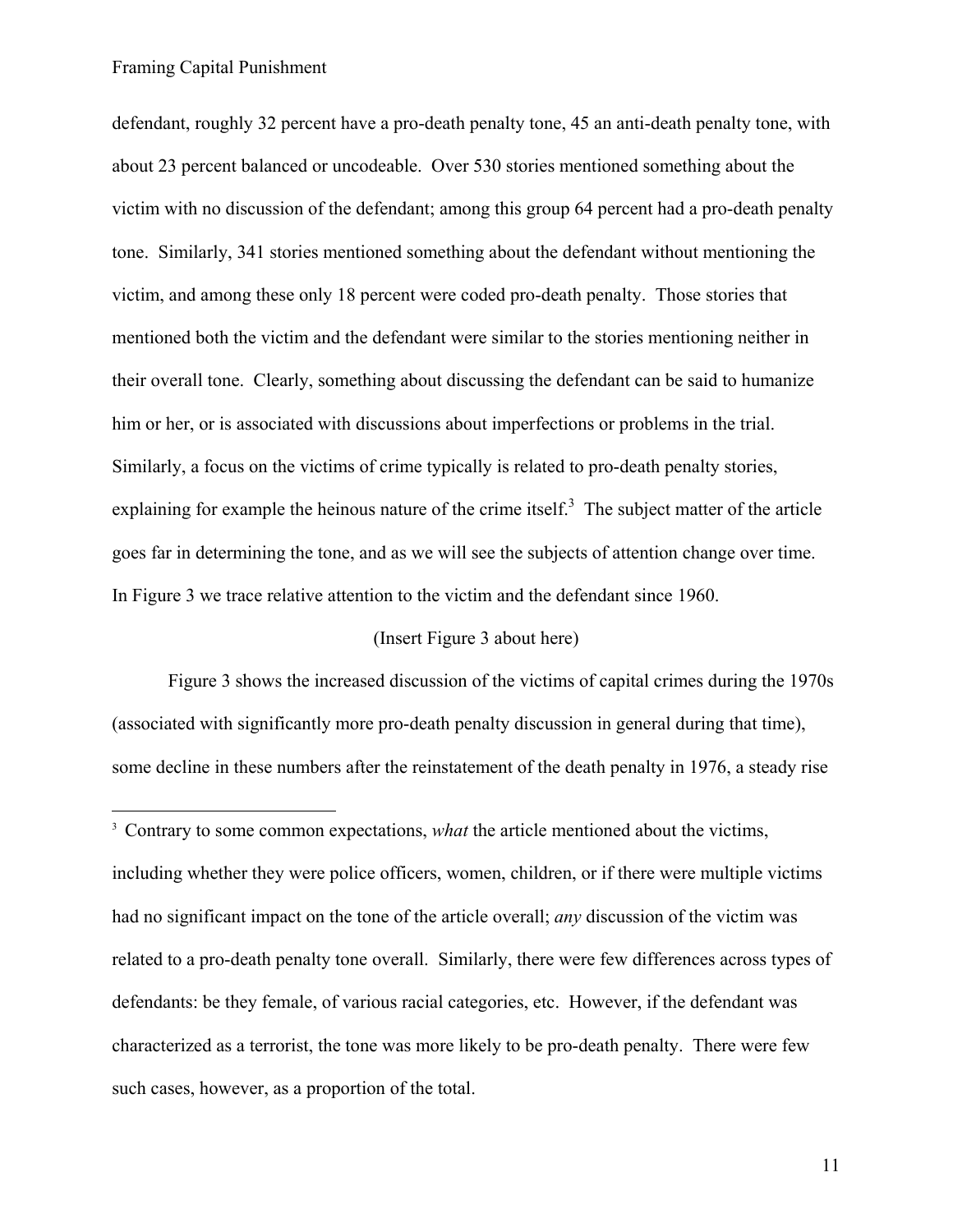in attention to the victims of crime in discussions of death-penalty issues until 1993, and then a dramatic and sustained reversal after that date. Since 1993, attention has increasingly focused on questions relating to the defendants in criminal trials rather than to victims. This of course is strongly associated with the increased concern with "innocence" and the fairness and accuracy of judicial proceedings. Combined, the data in Table 2 and Figure 3 make clear why proponents and opponents of the death penalty have different foci. While certainly not all of those close to the victims of violent crime support the death penalty, attention to victims is clearly associated with more stories favorable to the application of the death penalty. Again, we see that topic of discussion determines the tone.

We continue our detailed analysis of the shifting subject matter of media discussion of capital punishment with a new methodology for evolutionary factor analysis (Baumgartner, De Boef, and Boydstun 2004). Breaking the data into moving five-year intervals, we performed a factor analysis on the annual counts for each of the 67 arguments we identified. For each fiveyear period, the analysis showed which arguments moved together. Of course, with only a fiveyear window, there is considerable noise in the results for any given period. When we look at each successive five-year window and compare it to the previous and subsequent periods, however, the procedure allows us to see which arguments "resonated" and which had "staying power." By resonance we mean in how many arguments moved in concert with one another, comprising an empirically identified frame or dimension, and by staying power we mean how many rolling five-year windows the frame continued to exist. Where there was an increase in the number of stories relating to racial disparities in capital sentences, for example, did any particular other arguments also show greater prevalence? Where those stories declined over time, did other stories also decline? The technique allows us to see what arguments cluster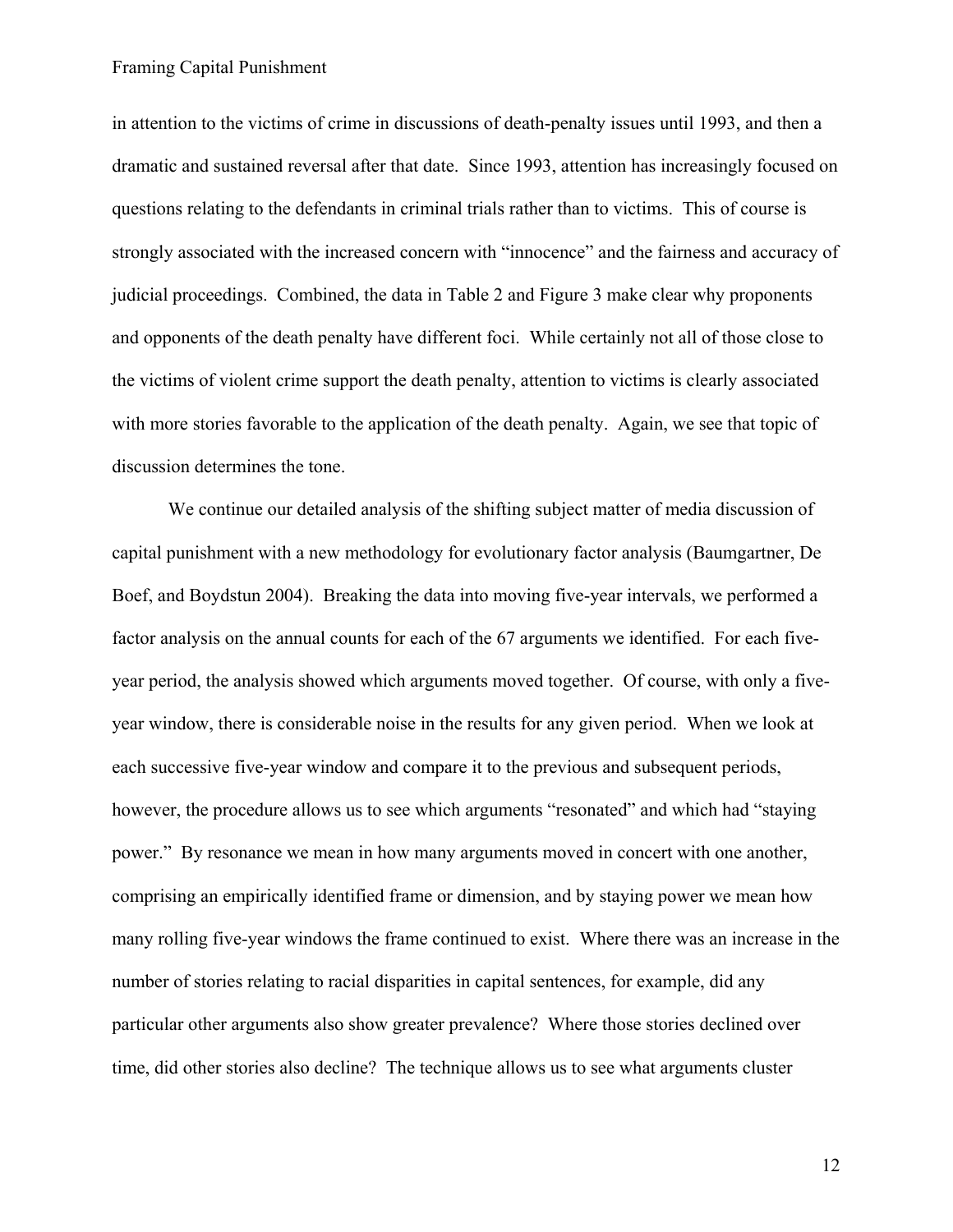together or "piggy-back," forming a single theme or dimension. In this way, we can distinguish between frames that die out quickly and those that had strong enough resonance and staying power to command significant attention over several years; we call this latter category "evolutionary frames." Figure 4 shows the results.

### (Insert Figure 4 about here)

We identified a total of 34 evolutionary frames. A large number of these were short-lived and not especially coherent, the result of statistical anomalies to be expected when dealing with only five data points at a time. These are identified in unlabelled gray lines at the bottom of the figure. Our technique uncovered eight longer-lasting and more important frames, and these are individually labeled in the figure. As these frames were identified separately in each five-year window, individual clusters could come and go. The most important frames, of course, would be expected to last for a long time, and indeed we see that the constitutionality frame lasts quite some time. Similarly the morality or eye-for-an-eye frame is long-lasting. The heights of the lines reflect the total amount of coverage to the underlying arguments, weighted by the factor loadings. This gives an idea of the number of stories each year that reflect the underlying factor of the stories that make up the frame. And here we can see that the innocence frame is the strongest frame ever to appear in the *New York Times* over the past 45 years.

Figure 4 gives us a way to show what dimensions were most prominently discussed over time. By looking only at those arguments that form part of a more coherent cluster, rather than each argument separately, we eliminate a tremendous number of stories that are idiosyncratic, peculiar, or contradicted by some other articles present in the same period. And glancing at the figure we can trace what should look like a familiar evolution of the debate, from a focus on constitutionality to the emergence of the innocence argument beginning in the mid-1990s, with a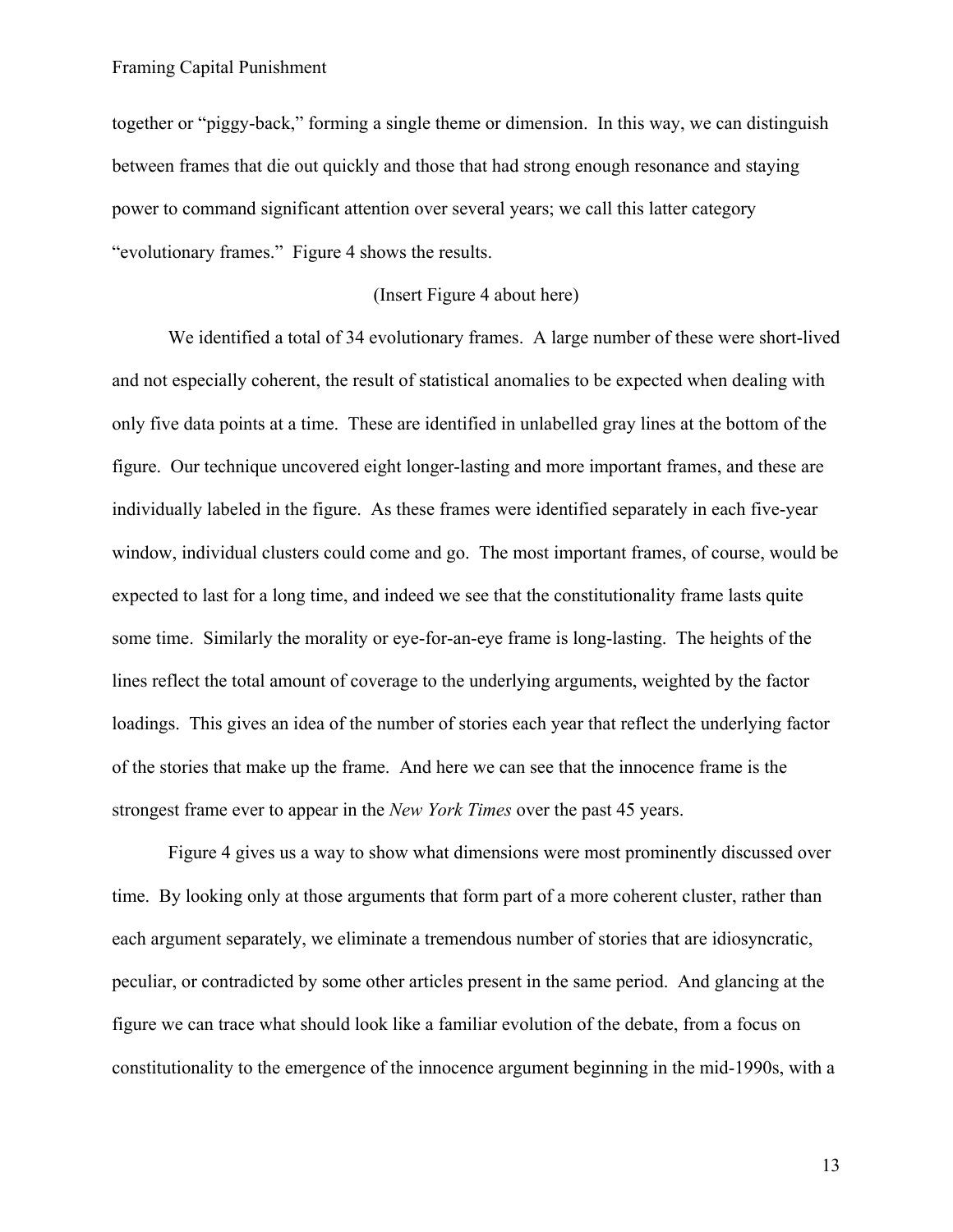consistent concern for morality issues over much of the same time period. Table A-1 shows the arguments that make up each of the frames identified in Figure 4, which allows us to assess both the substantive content of the frames as well as their resonance.

Our review of the structure of argumentation in the death penalty debate has allowed us to trace the topics of most prominent discussion in the media since 1960. There were powerful morality discussions in the period surrounding the constitutional moratorium and reinstatement, and many of these were centered on the moral justification for the reinstatement of the penalty: the eye-for-an-eye theme. In later years, new and equally powerful arguments resonated through the system: constitutional problems, questions about the legitimacy of various modes of execution, and then a series of concerns relating to juveniles, the mentally handicapped, and flaws in the system in general. Table A-1 shows that the innocence frame, statistically identifiable since 1992, combines nine different component arguments, equal in resonance to the most powerful previous argument, the pro-death penalty constitutionality factor identified from 1968 to 1982. The "resonance" of the frame means that a number of previously distinct arguments, such as that the system is racist or that defendants often have inadequate representation, now cluster together into a single, statistically identifiable frame. Many of these individual arguments are not new; what is new is that in the last ten years they have come together to create a cluster of related arguments. This resonance gives the individual arguments more power since those exposed to them are simultaneously more likely to see other related and supportive arguments. Figure 4 makes clear that the new innocence argument is important not only because of its high resonance; it is also unprecedented in its overall strength. The numbers of stories appearing with these arguments is higher than any other previous frame we have identified.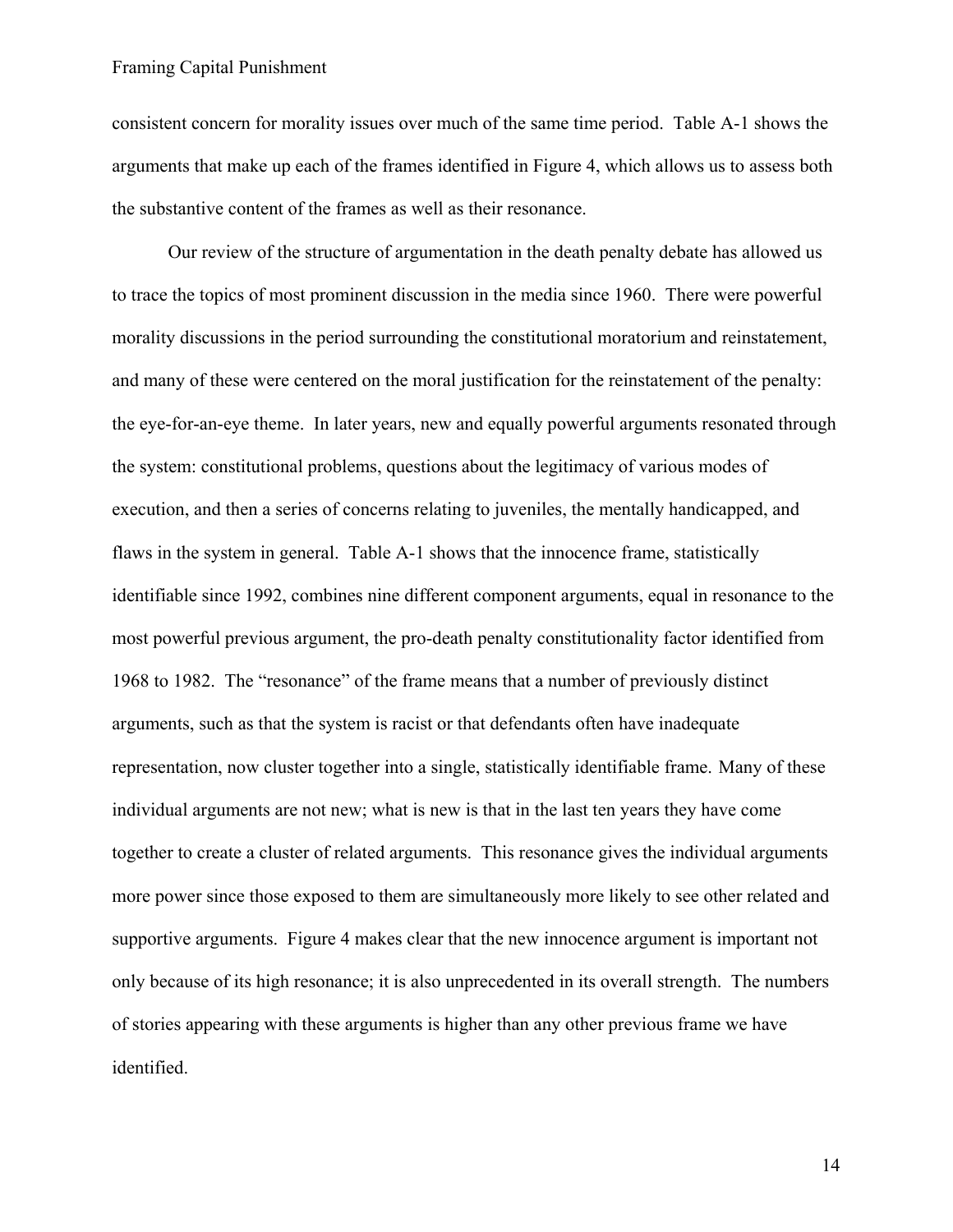We can see the dramatic rise of the innocence question in a simpler but complementary manner in Figure 5, which shows the number of stories each year presenting any of the following: 1) claims of innocence; 2) problems relating to evidence used in trial; 3) problems or imperfections in the justice system; or 4) characteristics of the defendant.

### (Insert Figure 5 about here)

This cluster of issues, ranging from simple humanization of the defendant to demonstrations of actual innocence through exonerations, has always been present in the death penalty debate, as Figure 5 shows. However, none of these issues was a prominent aspect of media coverage of the death penalty until they collectively surged to unprecedented levels of coverage in 2000. From 1960 to the mid-1980s there was trivial coverage of these questions, typically fewer than ten articles even mentioning them. Coverage grew from the 1980s to the 1990s, but rocketed to new levels in 2000.

We have shown using a variety of methodologies how the nature of the death penalty debate has been transformed over the last 45 years. The shifting foci of attention have caused systematic variations in the overall tone of attention over time. Figure 6 shows these trends.

#### (Insert Figure 6 about here)

The data in Figure 6 capture the net results of all the shifting foci of debate explained in the previous section. As attention has moved from the victims to the defendants, from morality and constitutionality to mode of execution and to the possible imperfections in the justice system itself, the net result has been a movement towards greater anti-death penalty reporting. Of course, the data also show the rise of the pro-death penalty discussion during the 1970s and 1980s. In sum, our combined analysis of the topics and the tone of coverage allows us to address both the multidimensional nature of the debate as well as the simpler question of its tone. We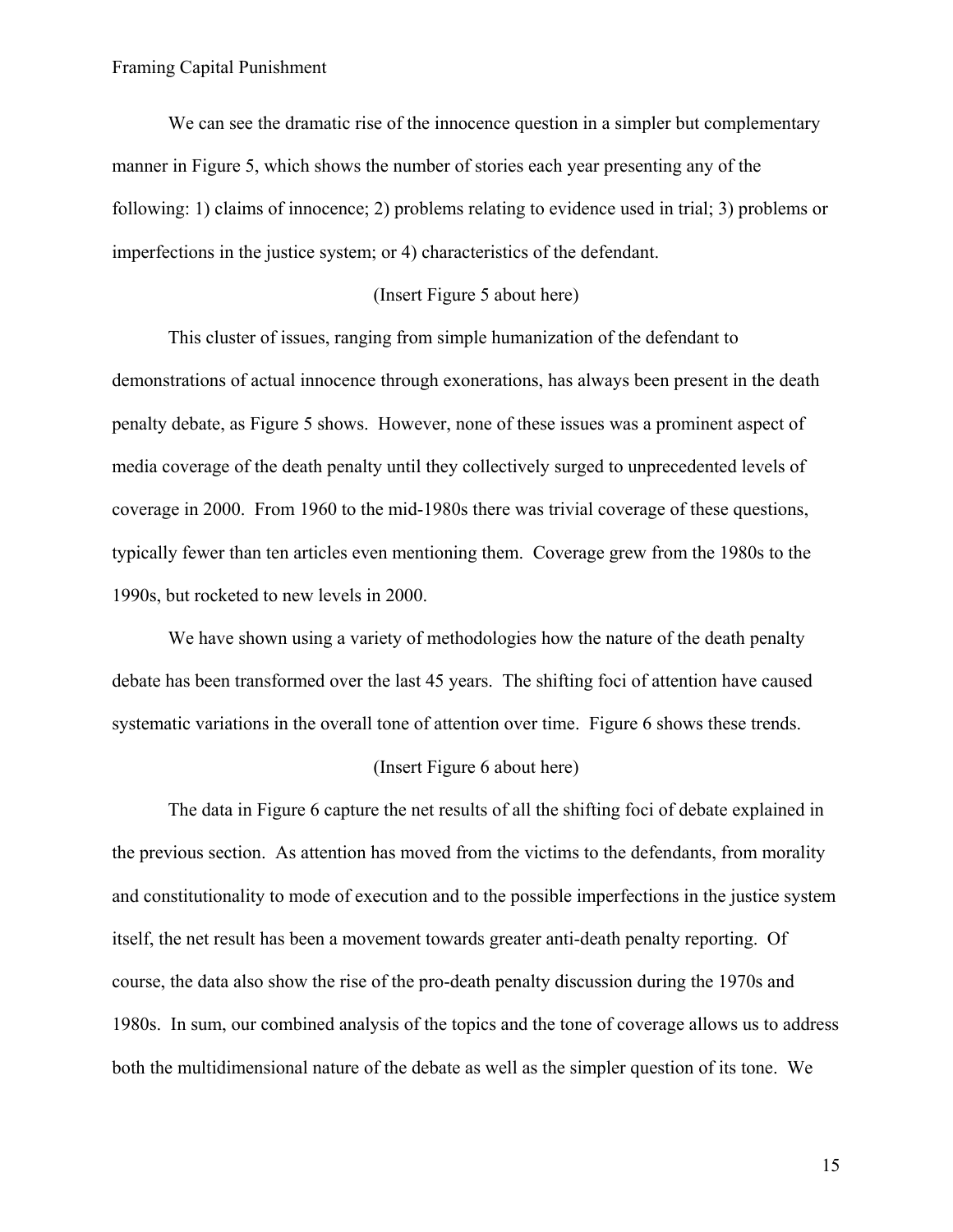have developed a single measure valid for tone across the entire historical period, and we have shown how this is explained not by the same arguments over time, but by different arguments and shifting attention during different historical periods. The topics of discussion explain the tone, and the tone explains the public policy response (as we show in the next section). Shifting attention from one topic to another therefore can be linked clearly to important policy shifts, reversing long-standing policy equilibria.

# **The Impact of Framing on Capital Sentencing**

Approximately 100 Americans were sentenced to death on average in each year from 1961 to 1972. The numbers varied widely during the years immediately surrounding the four-year constitutional moratorium on executions from 1972 to 1976. In the years following the reinstatement of capital punishment, numbers rose in a regular progression from 137 in 1977 to 320 in 1996. Since 1997, death sentences have dramatically declined, reversing a twenty-year trend. Only 125 Americans were sentenced to death in 2004, less than one-half the number of eight years before.

So far we have looked at comprehensive results from a large-scale study of media coverage over fifty years. Here we look at the impact of these changes on the policy response. Figure 7 shows the numbers of capital sentences, the number of executions, and the size of the death row population over time.

### (Insert Figure 7 about here)

The number of death sentences per year across America was high in the early parts of the century, reaching a peak in the 1930s and just before World War Two. In the more recent period, however, Figure 7 makes clear that there were approximately 100 cases per year before the 1972–76 moratorium; that there were huge changes induced by those constitutional decisions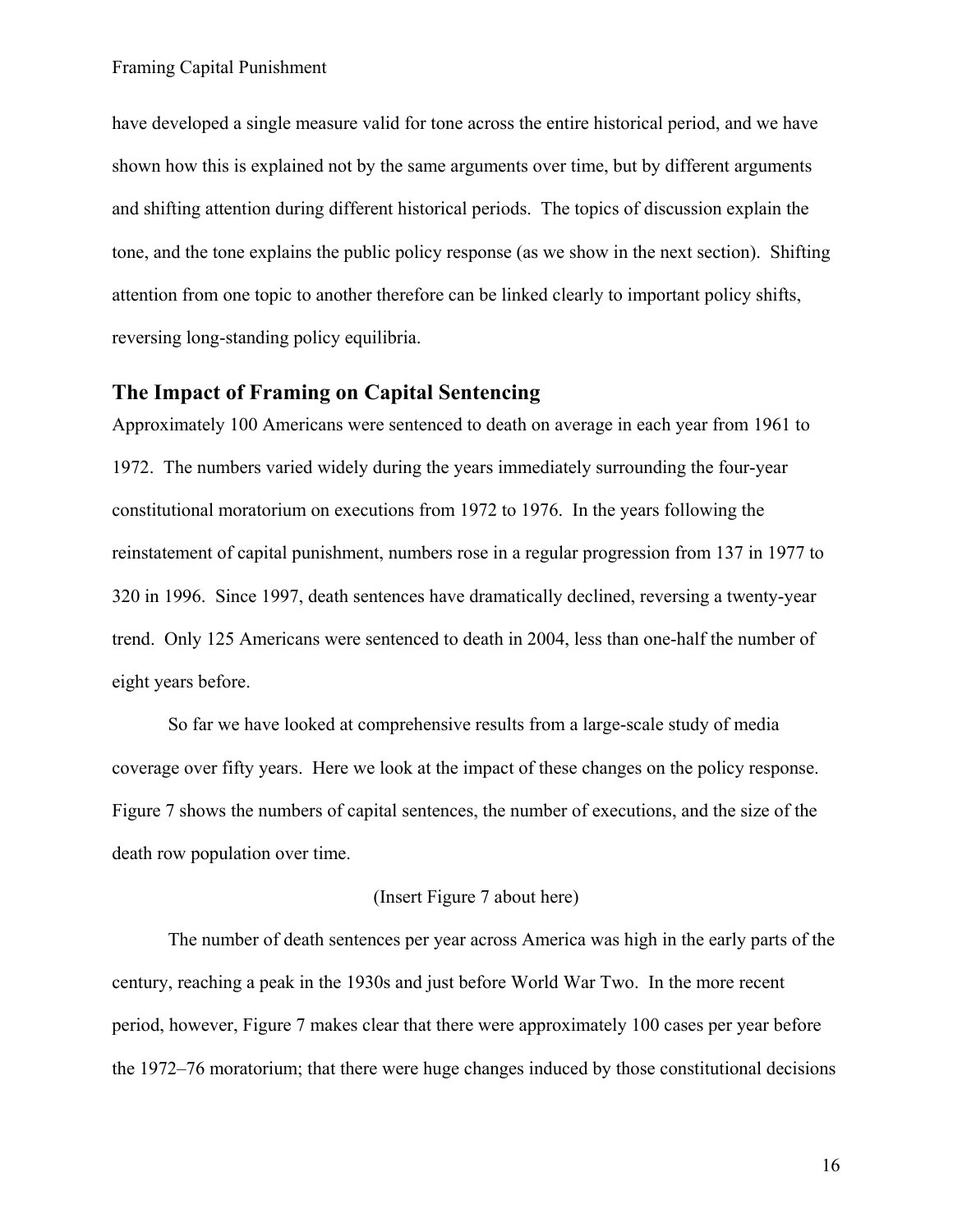as the states first anticipated problems, then pushed through huge increases in sentences in that period; that there was a steady and large increase in the use of the death penalty in the 1980s leveling off at almost 300 cases per year until about 1996; and since 1997 a dramatic decline in the number of death sentences has followed, so that by 2004 there were only 125 death sentences, as compared to 320 in 1996. The total death row population of course relates to the accumulated number of previous death sentences, and that number increases dramatically over the period, moving from 134 in 1973 to over 3,500 by 1999. Finally, executions have risen sharply in the 1990s, but those have declined more recently as well, from 98 in 1999 to 59 in 2004. Even the total death row population declined substantially in 2003 for the first time since the 1970s. In sum we see the expansion of the death penalty in the period following 1976, and the beginnings of what may prove to be an important shift towards lower use in the 1990s and beyond. The turning points come in the mid-1990s.

We use the number of death sentences as the single most appropriate gauge of public policy in this area. While many who are initially sent to death row are later released, have their sentences commuted, or are not executed for other reasons, the decision by a jury to sentence someone to death is a powerful policy statement, one of the most powerful our government ever makes. It reflects both legal mores and social concerns. Thus, we find it to be the most appropriate dependent variable for our analysis. (The most logical alternative dependent variable would be executions, but these come after years of appeals and introduce both long lag structures and a period of deterministic outcomes, leaving us too few observations for reliable analysis.)

We estimate a model of death sentences based on the net media tone variable presented in Figure 6, the number of homicides, the number of states with the death penalty, and dummy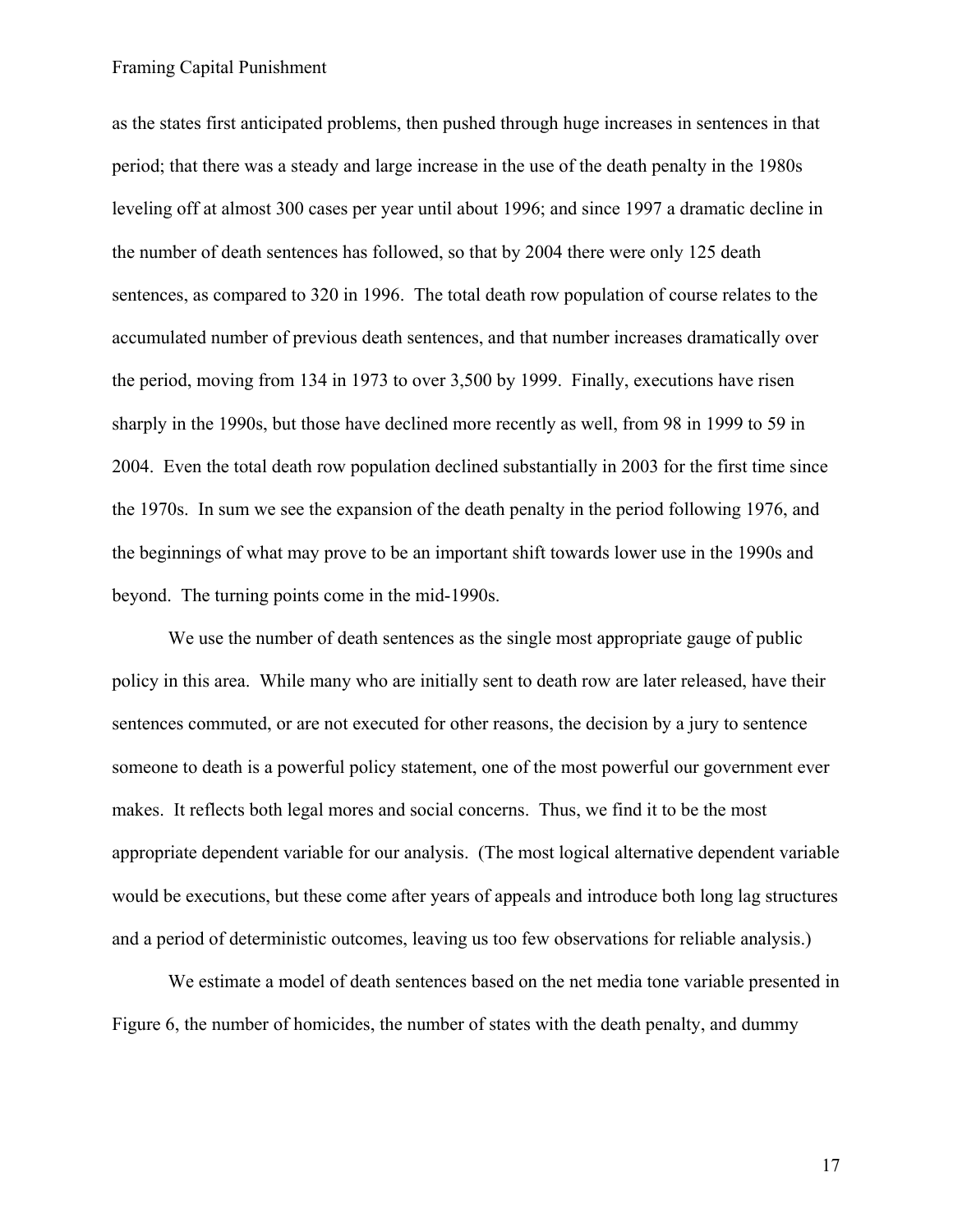1

variables reflecting the beginning and the end of the constitutional moratorium (1972 and 1975).<sup>4</sup> Our modeling is slightly complicated because of the nonstationarity of several of the variables of interest. Both the number of sentences and the net tone of media attention have, in general, trended over time. There appears to be no inherent tendency for juries to sentence some average number of convicted murderers to death over the years, nor is the net amount of pro-death penalty attention in the *New York Times* stable, especially in the last two decades. The same is true for the number of homicides reported annually over this same period. In general, there was growth in the number of homicides until 1990, when homicides began a slow decline. And the number of states with the death penalty grew relatively steadily after the moratorium.

This behavior suggests that these time series are nonstationary and in particular that they may be unit-root processes. We test this hypothesis formally using the augmented Dickey Fuller test (see Table A-2), and this analysis shows that we cannot reject the unit-root null hypothesis for any of the series at the .05 level. As a result, we cannot use standard least-squares regression

<sup>4</sup> We tested the competing argument that rather than a media effect, sentences have dropped due to increasing numbers of people released from death row during this period. Our findings are robust to the alternative specification that includes the cumulative number of exonerations. The impact of media coverage, homicides, and the long-run disequilibrium remain substantively and statistically significant ( $p = .01$ ). However, cumulative exonerations and the total number of states with the death penalty are correlated at over .95, rendering the model unstable. Additionally, such a model requires a more complex lag structure that consumes precious degrees of freedom. Since the capacity to implement the death penalty must be in place before exonerations are even possible, there is stronger theoretical reason to include the total number of states with the death penalty, as we do here.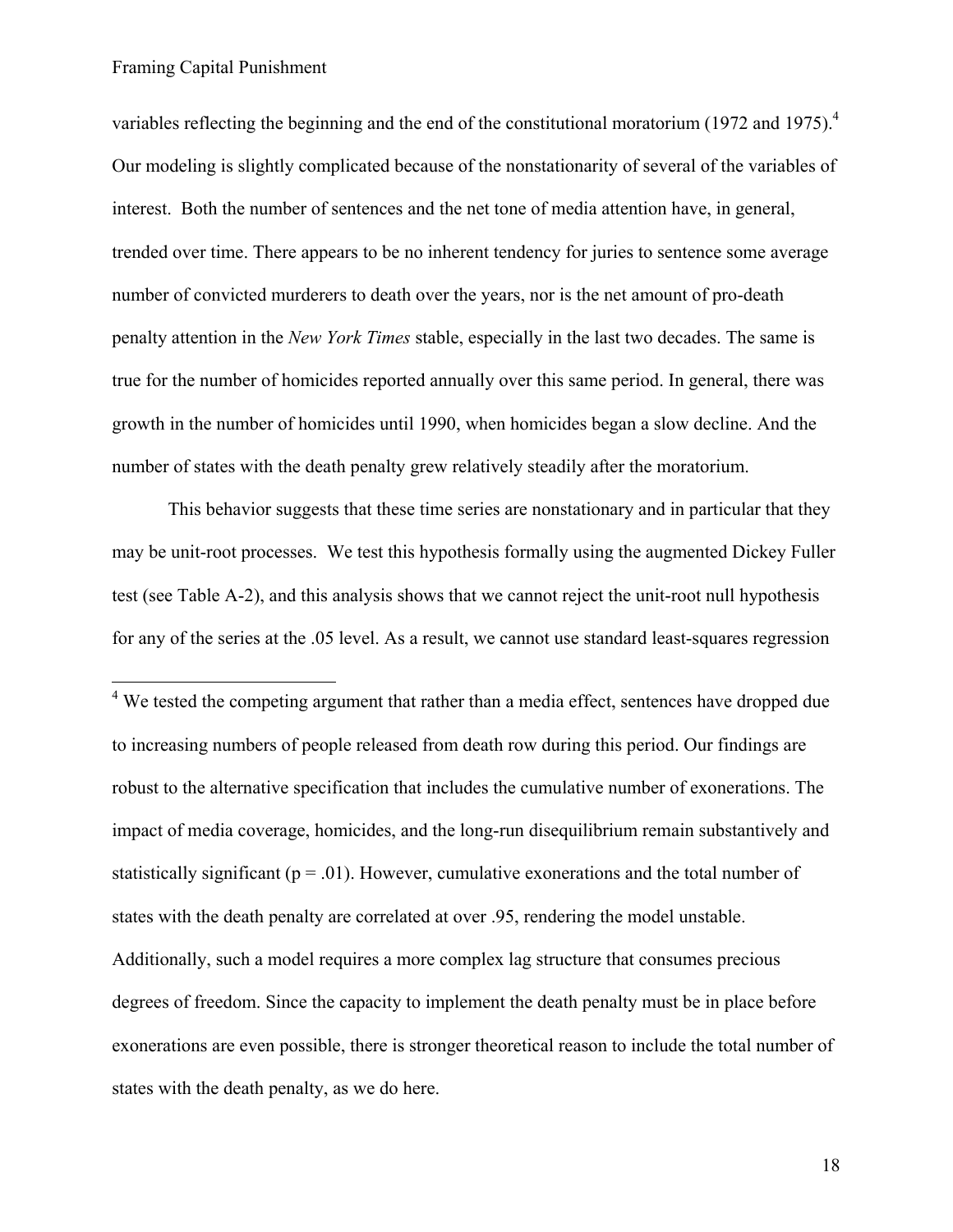to model the number of death sentences per year. In particular, standard limit theory does not apply, thereby invalidating our test statistics. Yet our theoretical understanding is that the number of death sentences is tied in the long run to the number of homicides, the number of states that use the death penalty, and most importantly for our purposes, the net tone of public discussion as reflected in media coverage. In order for this to be true, these series must be cointegrated.5

We test for the presence of cointegration and estimate the resulting model following the Johansen procedure (1992a, 1992b 1996). <sup>6</sup> Specifically, we test for cointegration using the likelihood ratio trace statistic, which indicates that there is one cointegrating equation.<sup>7</sup> We then

<sup>5</sup>We could model the series in first differences, which are stationary processes, but to do so would imply that the number of sentences changes immediately in response to changes in our explanatory variables. Further, when a shock upsets the relationship there is no mechanism to keep the explanatory variables in synch with sentences. Such a behavioral relationship does not fit what we know about sentences.

 $6$  Briefly, the Johansen method estimates a full information maximum likelihood vector autoregression of order p of the potentially endogenous variables under consideration; a likelihood ratio test for rank is used to determine the number of cointegrating vectors; and in the presence of cointegration, a vector error correction model is estimated. In the case where there is one cointegrating vector and that vector influences the changes in only one variable in the system (here sentences), weak exogeneity may be assumed and the final error correction model can be estimated without estimating the full system.

 $<sup>7</sup>$  The trace statistic is distributed as a multivariate version of the Dickey-Fuller unit-root</sup> distribution that is a function of sample size, the number of cointegrating relationships under the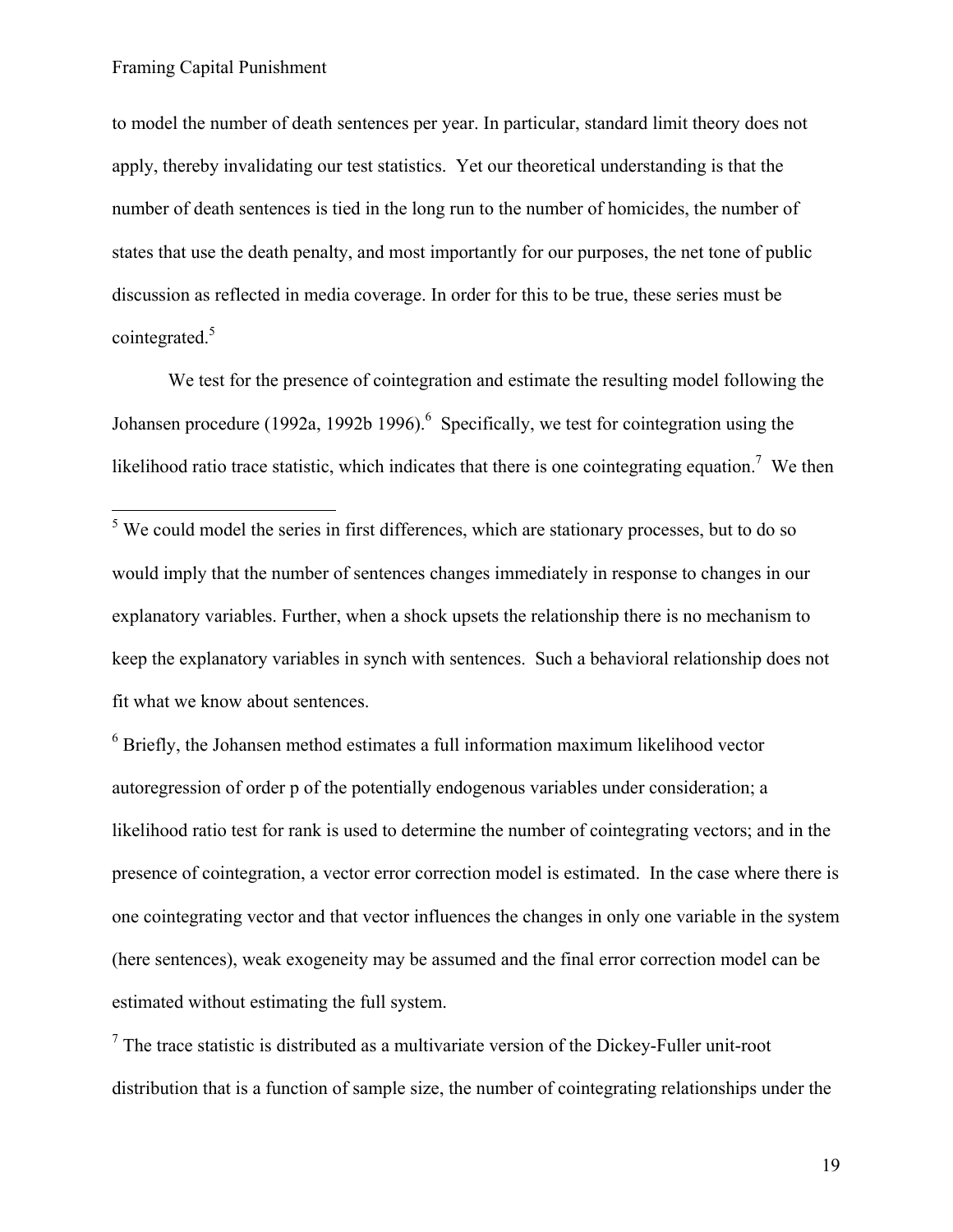<u>.</u>

estimate an error correction model (ECM) using maximum likelihood. The ECM estimates changes in the number of death sentences as a function of short-run changes in the explanatory variables that compose the long-run equilibrium and deviations from the long-run cointegrating relationship and thus estimates the long-run relationship simultaneously:

$$
\Delta S_t = -\gamma (S - \beta_1 H - \beta_2 T - \beta_3 TS - \alpha)_{t-1} + \beta_4 \Delta S_{t-1} + \beta_5 \Delta H_{t-1} + \beta_6 \Delta T_{t-1} + \beta_7 \Delta TS_{t-1} + \beta_8 MB_t +
$$
  
\n
$$
\beta_9 ME_t + \varepsilon_t
$$
 (equation 1)

where  $\Delta$  is the first difference operator;  $\gamma$  is the error correction coefficient; the term in parentheses is the long-run, or cointegrating, relationship; S is sentences; H is homicides; T refers to net tone of the coverage in the *New York Times*; TS is the total number of states using the death penalty; MB is a dummy variable coded one in the first year of the moratorium; and ME is a dummy coded one in the last full year of the moratorium. Table 3 shows the results.

#### (Insert Table 3 about here)

The top part of the table gives the long-run cointegrating relationship of sentences with homicides, state capacity, and net tone. The signs of the coefficients for this relationship are negative such that in expectation the number of death sentences plus the linear combination of explanatory variables times their coefficients (minus the constant) is equal to zero. Because  $\gamma$  is negative, the equilibrium effect of each explanatory variable is positive. Specifically, for every 1000 homicides we expect nearly 7 additional citizens will be sentenced to death in equilibrium. Similarly, increases in the number of states using the death penalty will lead to more death sentences: each additional state entering that group increases the number of death sentences per

null, and deterministic regressors (MacKinnon-Haug-Michelis 1999). The test rejects the null of no cointegration with a p-value of .02, but cannot reject the null that there is at most one cointegrating equation at the .05 level.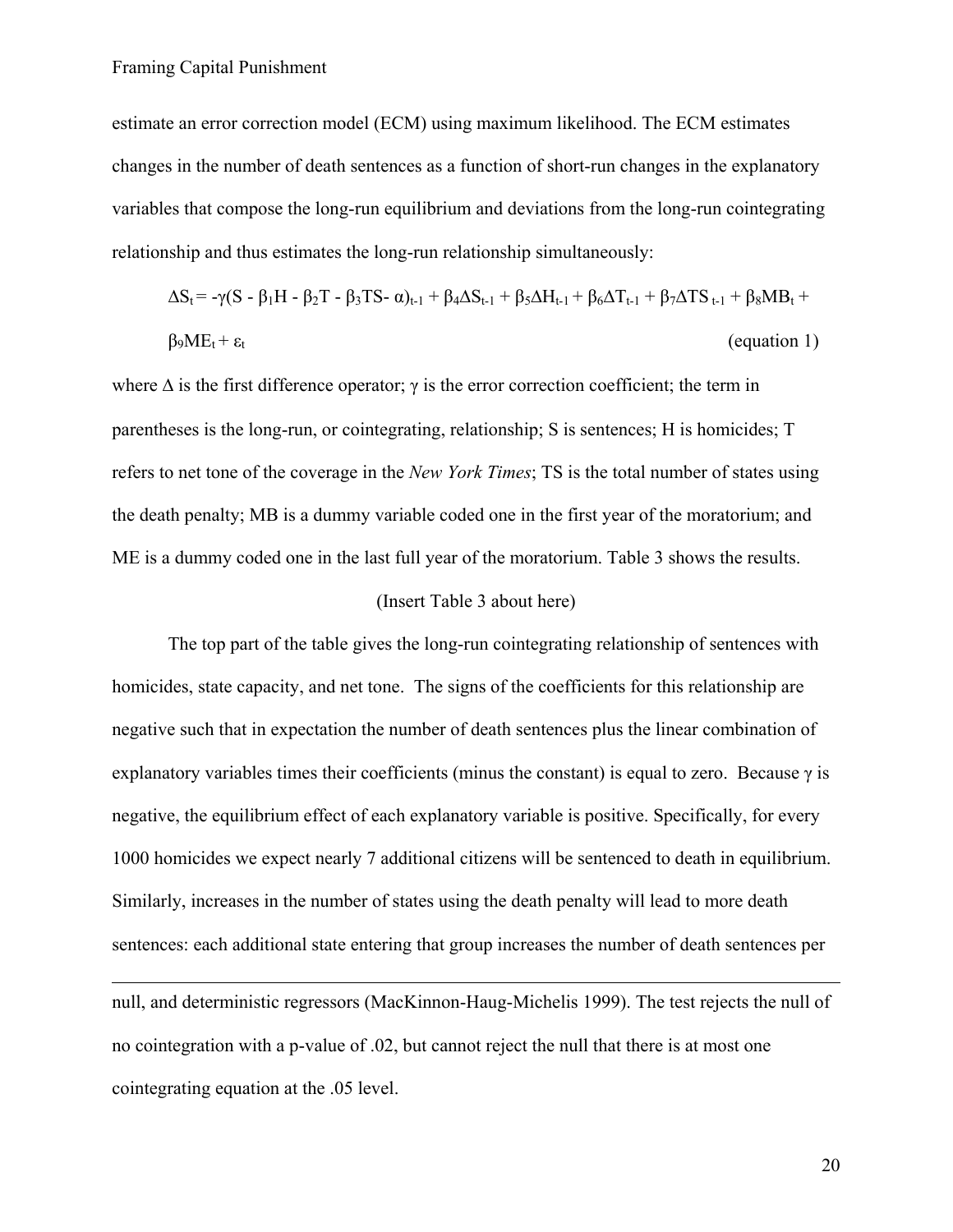year by just over 3. Like homicides and capacity, increases in net pro-death penalty coverage in the *New York Times* increase the equilibrium number of yearly sentences. Every net additional pro-death penalty story leads to more than 2 additional expected death sentences in the long run. Consider that from 1984 to 1993 the median number net pro-death penalty stories was +20 over this period. The equilibrium effect of this large number of net pro-death penalty stories is an expected additional 49 individuals sentenced to death each of these years, so this is a powerful effect substantively (equal in impact to an increase of 7,000 homicides). Overall the model fits quite well, with an R-squared of .65. The Portmanteau Q statistic indicates that there is no evidence of significant autocorrelation in the model residuals.

The nature of the long-run equilibrium is in itself telling: Given a particular configuration of media coverage, homicides, and number of states exercising the death penalty, we can predict the equilibrium level of death sentences. In addition, however, deviations from the long-run equilibrium predict short-term changes in the number of people sentenced to death. The error correction coefficient tells us the rate at which the number of death sentences changes to correct for deviations from the equilibrium. Because death penalty sentencing trials are such serious events, reserved for particularly egregious crimes, and given the extensive time it takes to charge and convict a defendant, we expect a certain amount of inertia: Reactions to shocks pushing the system temporarily from its equilibrium are not expected to be immediate. This is indeed what we see. The estimated rate of error correction is .34, indicating that 34% of the disequilibrium the amount the number of sentences differs from that predicted by the long-run relationship—is corrected in the year after the equilibrium is disturbed so that one year later 66% of the disequilibrium remains. In the subsequent year 34% of the remaining disequilibrium is corrected leaving 43.6% left after 2 years, 28.8% after 3 years, 19% after 4 years, and so on.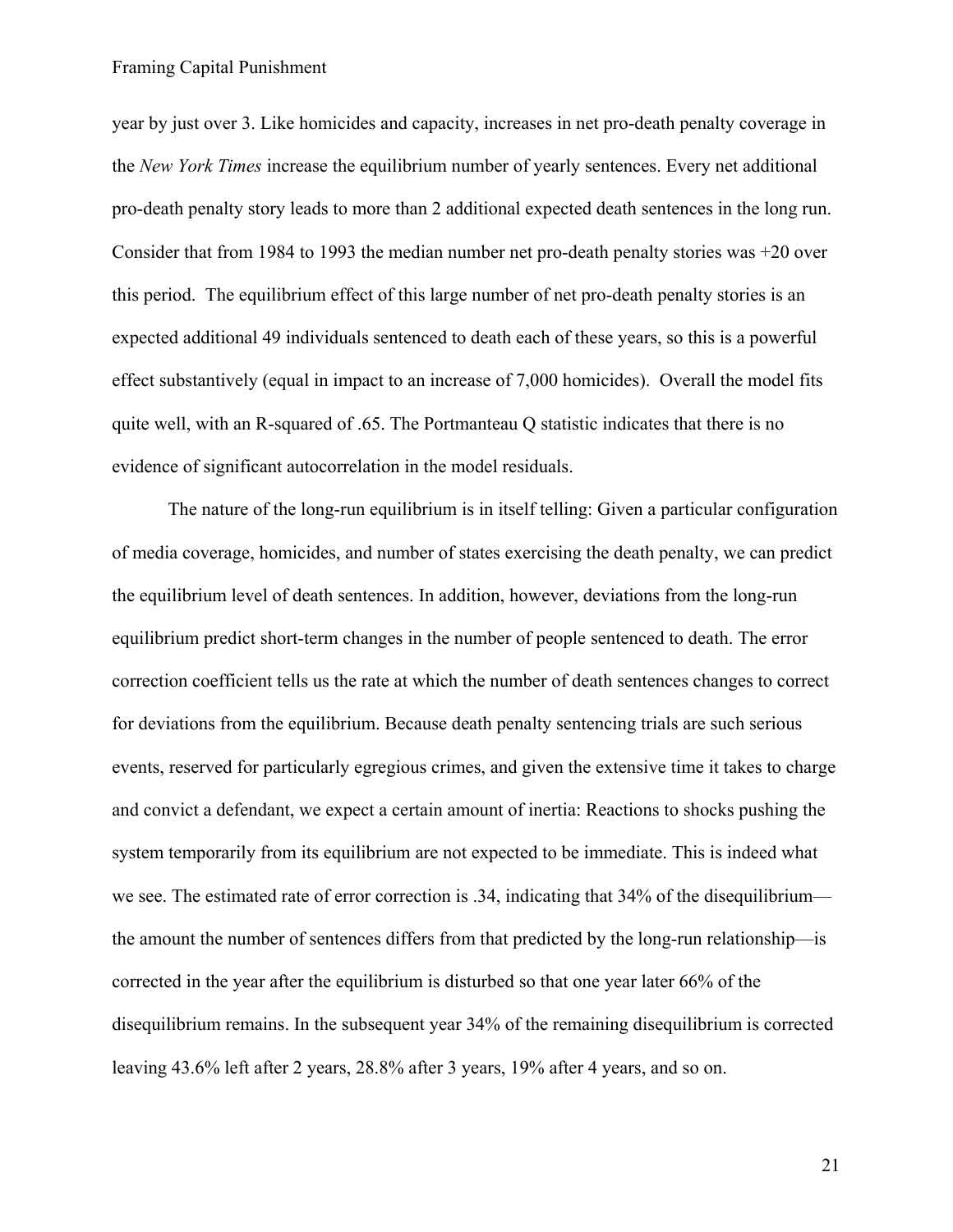Assume that the number of sentences is in an equilibrium state. This means that the number of sentences – 57.59 –  $(0.0069*$ homicides) –  $(3.20*$ number of states with the death penalty) – (2.44\*net number of pro-death penalty stories) is equal to zero. We can calculate the expected effect of sustained coverage of the anti-death penalty innocence and fairness arguments that began in 1997. In contrast to the last half of the 1980s and first half of the 1990s, when coverage was consistently pro-death penalty, from 1998 to the end of our sample period the average net tone of stories was –57. Holding all else constant, sustained coverage of this frame would kick the number of sentences out of equilibrium. There is no contemporaneous effect on death sentences in our model, yet this decrease in net tone would render the number of sentences too high by 139 sentences. This disequilibrium will be corrected at a rate of 34% each year so that in the year after the "shock" we expect a drop of just over 47 in sentences leaving 66% of the disequilibrium yet to be corrected. In the next year 34% of this remaining disequilibrium is corrected with an expected 31 fewer people sentenced to death. Twenty-one fewer people are expected to be sentenced to death in the next year, 14 fewer in the next year, and so on until the disequilibrium is corrected. Given the relatively slow rate of error correction it will take 12 years before the remaining disequilibrium is less than one death sentence. Given that the average antideath penalty tone of our example was maintained and often significantly larger in a succession of years at the end of our sample  $(-105, -86, -72,$  and  $-56$  were the values from 2000 to 2003), the long-run effects of these changes in issue-framing have not yet played out and we expect the number of people sentenced to death to continue to decrease, particularly because the number of states with the death penalty has remained constant in the last 4 years (at 33) and the number of homicides has remained relatively steady so that neither is countering the disequilibrating behavior of the innocence frame.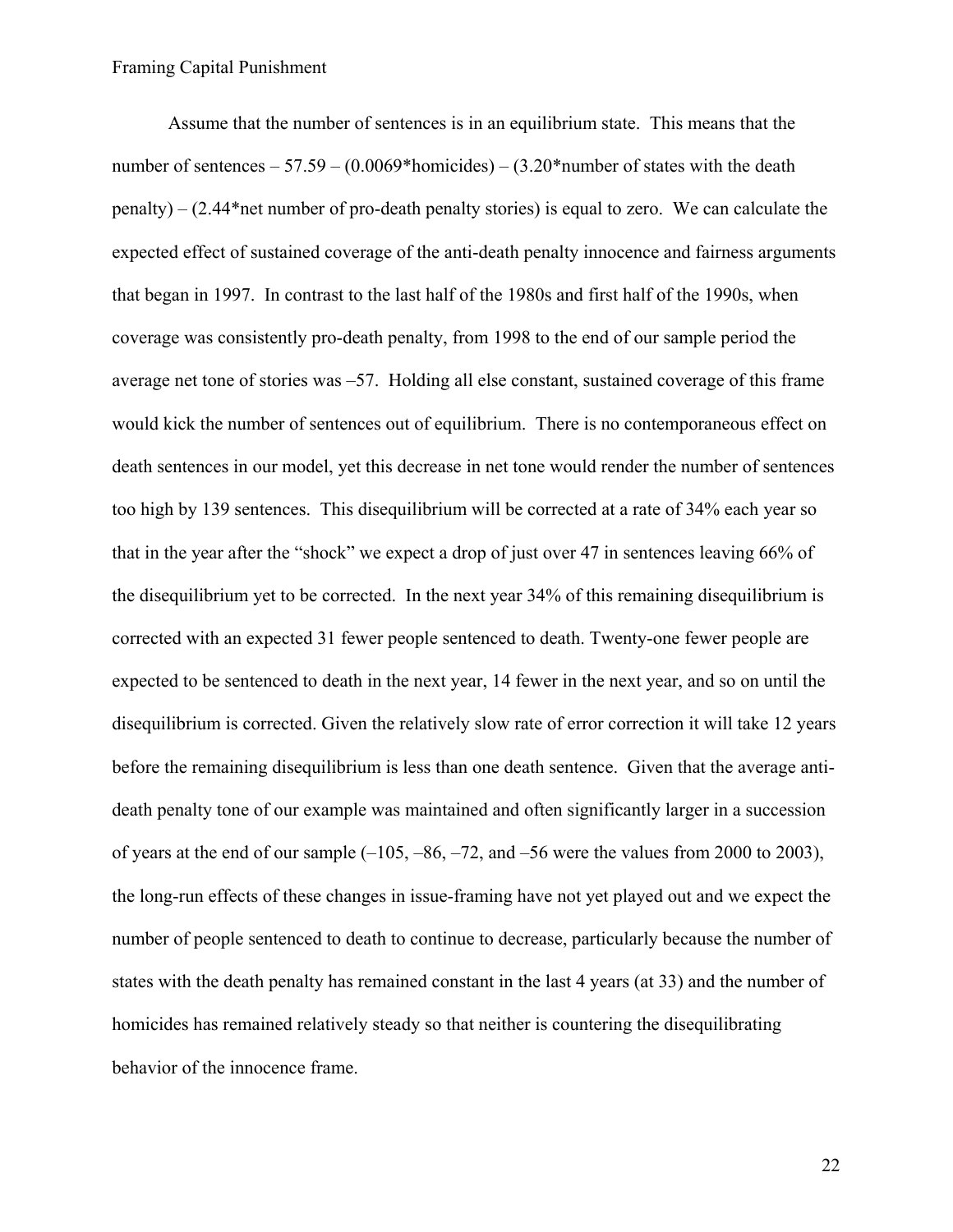Consistent with our expectations, we see the relative immutability of sentences in the short term beyond the effects of system capacity: The more states capable of carrying out the death penalty, the more people sentenced to death. We see this in two ways: first, in the beginning of the moratorium period, which coincides with a significant and large drop  $(-73)$  in the number of citizens sentenced to death; and second, in the last year of the moratorium, when it became clear that the death penalty moratorium would be lifted and the number of sentences increased, with an estimated effect of 134 additional sentences. Finally, in addition to its longrun effect, the change in the total number of states implementing the death penalty has an immediate short-run effect. When another state joins the ranks of those with the death penalty, we expect an additional 7.7 citizens to be sentenced to death coincident with the change in capacity. None of the other short-run effects are significant as expected, given the inertial nature of the justice system.

We can illustrate the relative impact of changing media tone and actual homicide rates quite simply. The long-term equilibrium rates apparent in Table 3 show that these are both important predictors of the number of death sentences. Short-term "shocks" in one or another variable can cause short-term deviations as well, but most of these would be corrected in subsequent years when the values retuned closer to their long-term averages. The model has substantial inertial properties, as we have discussed. However, *sustained* deviations from the longer term equilibrium can have an important impact, and in both the homicides and the media coverage cases we see such long-term deviations. For example, the average number of homicides from 1986 to 1994 was 22,515 but declined to 17,220 from 1995 to 2004. This decline of over 5,000 homicides per year during this period could well be the main reason for the decline in death sentences. At the same time as homicides declined, of course, media coverage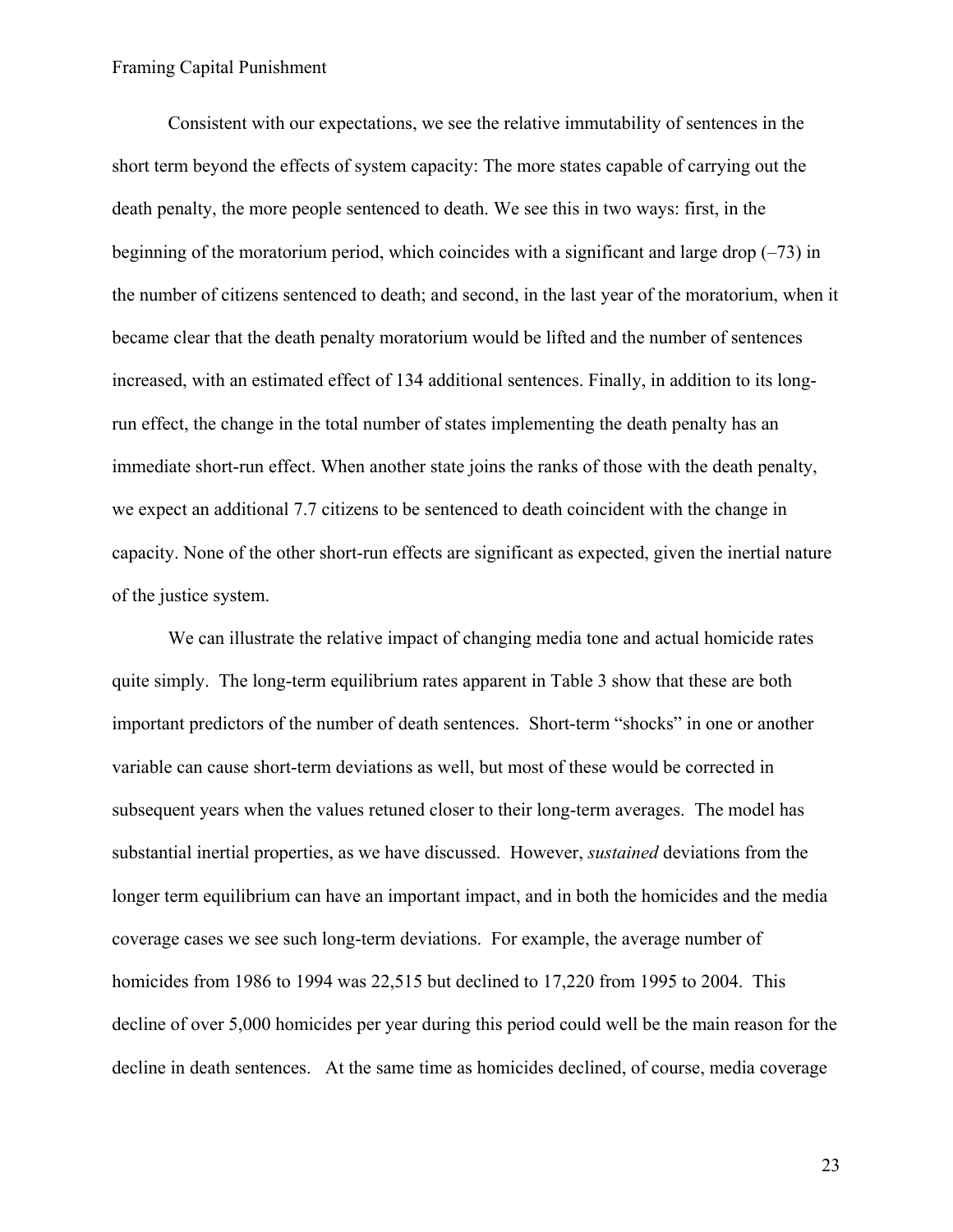$\overline{a}$ 

shifted from a net positive tone of +15 from 1986 to 1995 to a value of –57 from 1998 to 2004, for a net shift of –72 points. Figure 8 illustrates the impact of these two sustained shocks on the number of death sentences, using the error-correction model presented in Table 3 and showing its progression over time.

## (Insert Figure 8 about here)

Figure 8 shows that the sustained movement from a net positive media tone towards capital punishment, prevalent in the 1980s and 1990s, to the more critical tone that has followed from the rise of the innocence frame beginning in the mid-1990s can be associated with a decline of 175 death sentences per year, all other factors equal. The substantial decline of homicides, over 5,000 cases per year, is associated with an annual decline of only 34 death sentences, controlling for the same factors.<sup>8</sup>

Throughout this paper we have paid attention to the shifting dimensions of debate in this issue and we have documented the rise of the innocence frame. It is clear that since the mid-1990s, the dramatic increase in "bad news" about the death penalty has been due to this argument. We showed how this was unprecedented in its strength. Now we have shown that

 $8 \text{ In a previous version of this research we presented a simpler statistical model, which included$ the same variables but did so with a lagged-dependent variable OLS set-up. That model predicted 88 percent of the variance and showed that the shift in media coverage was associated with approximately 100 fewer death sentences whereas the decline in homicides was associated with approximately 24 fewer sentences. The time-series properties of the previous model include nonstationarity, however, which biases those results. This comparison shows that the general thrust of our findings is robust to alternative specifications, however. See De Boef et al. 2005.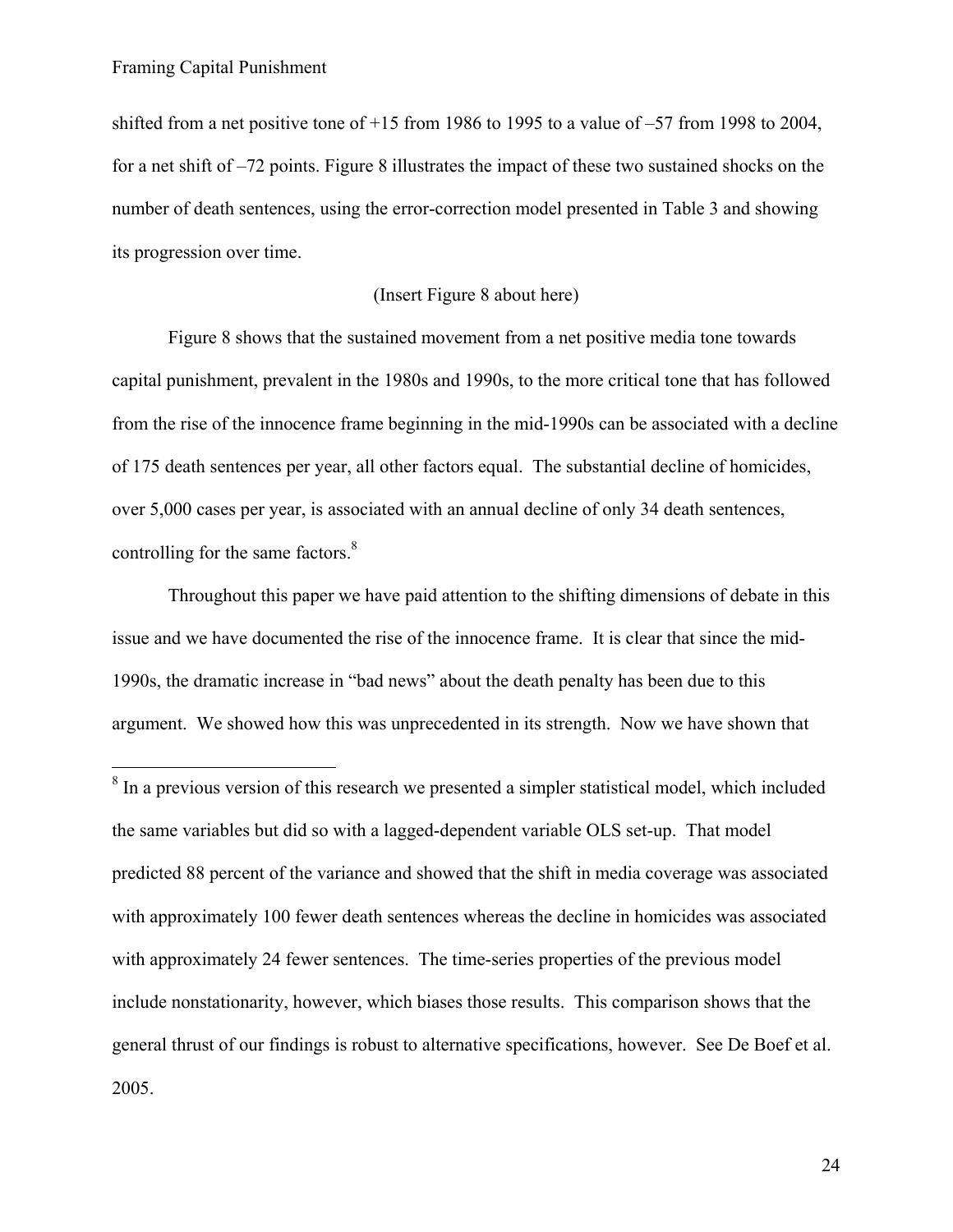this huge increase in coverage is probably related to an annual decline of about 175 sentences per year whereas a simultaneous decline in homicides had an impact only one-fifth as great. So the shift in public discussion, the rise of the innocence frame, is probably much more important than changes in the underlying crime rate in explaining the dramatic decline in capital sentencing over the past ten years. Framing has had a tremendous impact, more than criminality itself.

## **Conclusion**

Our analysis has shown that dramatic changes in public discussion and media coverage of the death penalty have occurred over time and that the new innocence or system-is-broken frame has had a major impact on public policy outcomes. Framing effects were clearly apparent both in the build-up of the numbers of capital sentences from 1977 to 1993 and in their historic decline since that date. Our analysis also shows that the effects of these changes have still not fully played themselves out, so that we may expect continued declines in death sentences in the years to come. So we have documented powerful policy effects in an important and improbable policy area.

We have elaborated here a number of methodological techniques that we hope can allow more systematic and convincing studies of the impact of issue-definition on public policy. Specifically, we propose methods to allow systematic content analysis to capture the multidimensional nature of public policy debate and to incorporate the dynamics of attentionshifting into time-series analytical models. E.E. Schattschneider (1960) wrote that the scope of a conflict determines the mobilization of bias. But so does the choice of topics for discussion. Here we have linked the focus of attention, from morality, to constitutionality, to victims and defendants, to flaws in the system, to their systematic biases in terms of the policy outcomes that they are most likely to justify and support. The organization of a debate, the choice of themes on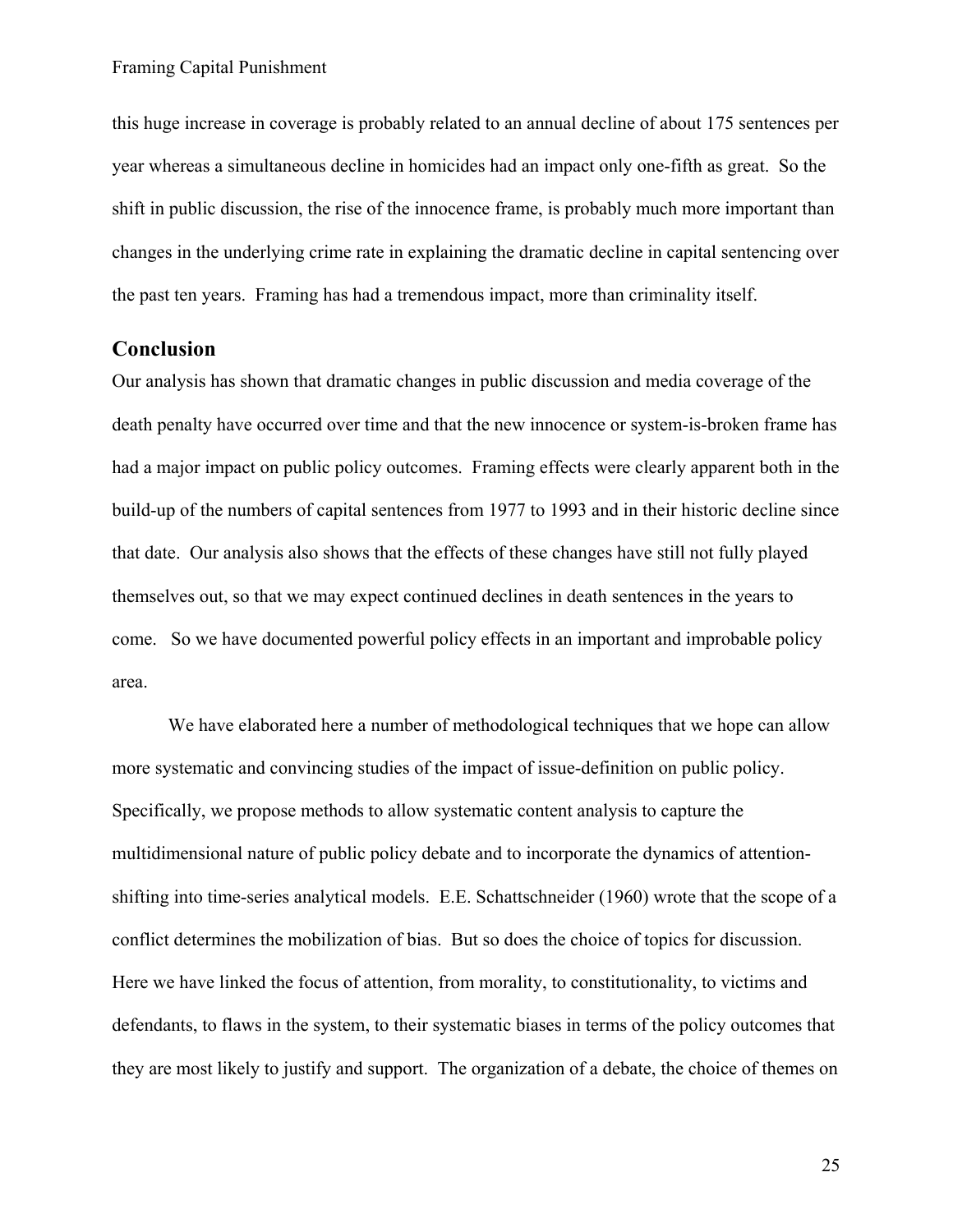which to focus, and the continued allocation of attention to one dimension of discussion rather than another have great impacts on the net tone of the overall discussion. Where welfare reform debates focus on teen pregnancy, family breakdowns, and similar topics, harsher policies toward the poor are justified; where attention focuses on failures of the educational system, disabilities, and the structural causes of poverty, different policy directions are more likely. Where smoking debates focus on heath of non-smokers, the outcome may be different than when it focuses on smokers. Any number of examples can be used to illustrate these simple points. We have provided here a set of simple but powerful techniques that show how the shifting attention of discussion over time has led to dramatic changes in the overall tone of debate, and how this tone is then powerfully related to actual policy changes over time. The techniques we have laid out here should have broad applicability in other policy areas.

The death penalty is an old and well-understood debate. Traditionally, it has focused on questions of morality and on complicated legal maneuvers beyond the comprehension or interest of most Americans. But recent events and, we suspect, the advocacy efforts of those opposed to the death penalty have caused a dramatic shift in attention toward a new dimension of debate: whether the system works with no flaws or, indeed, could possibly ever do so. This new focus of attention, like previous foci of attention, comes with a bias, as is always the case. As the topics of attention have shifted over the decades, important shifts in the net tone of public debate have followed, and public policy has been changed. The techniques we have developed, beginning with a simple but comprehensive content analysis of media coverage, should allow others to replicate these results and explore the dynamics of attention-shifting for other issues.

The death penalty, like any issue in public policy, can be addressed either as a theoretical or as a practical question. Public opinion surveys show that most Americans support the policy,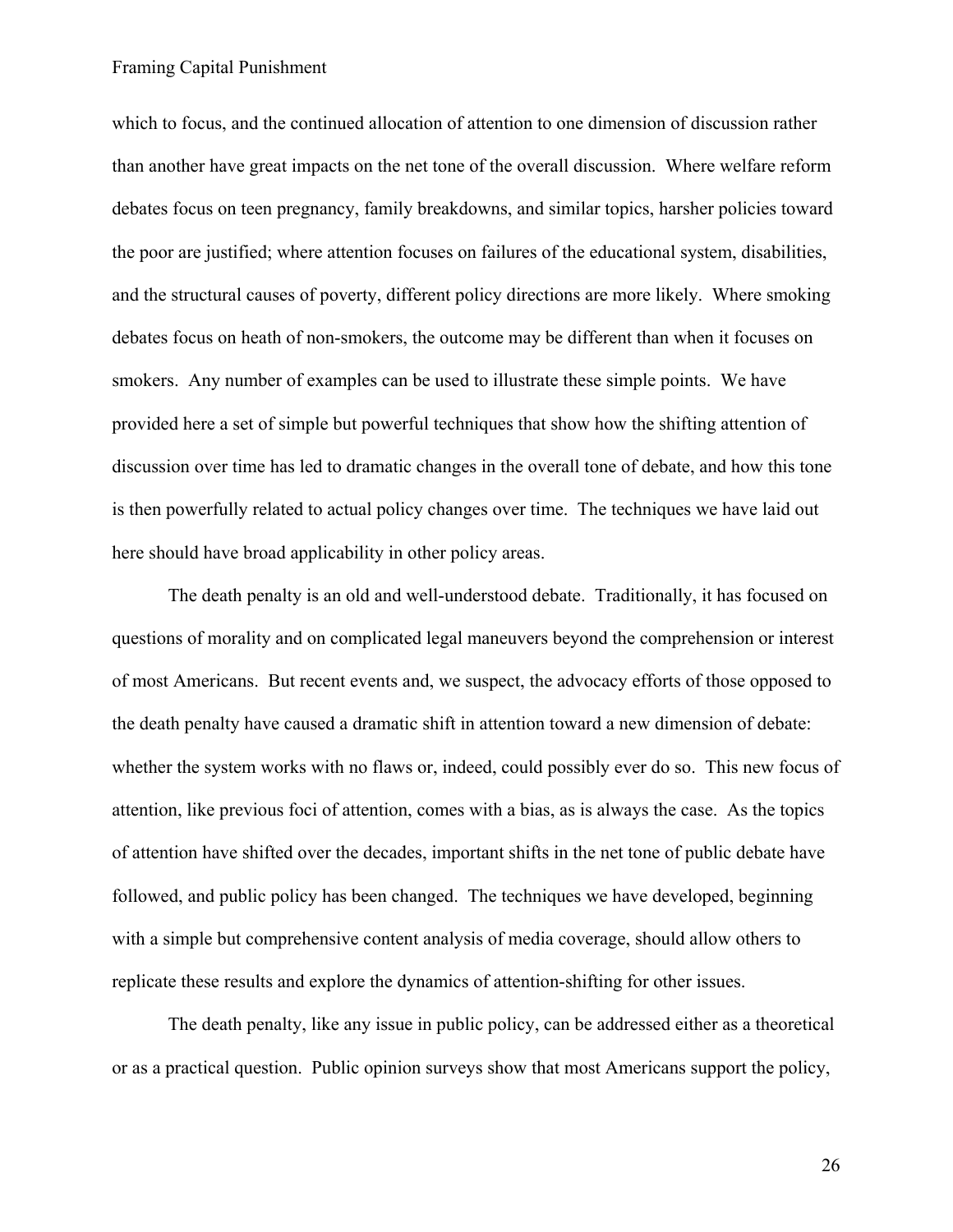in theory. As it has been reframed in recent years to focus more on practical questions of how well the system performs, this has had profound implications for public policy, leading to a historic decline in its application, in spite of a public opinion environment that remains relatively favorable, at least in the abstract. We have attempted to provide a number of tools that will help push the literature toward more systematic treatment of attention-shifting in policy debates. But we hope not to lose sight of the practical implications of our findings: We have shown that recent framing dynamics are by far the most important factors in explaining the historic decline in the number of death sentences in America over the past ten years. The death penalty is a longlasting, familiar, and morally charged debate on which most Americans have relatively fixed attitudes. The fact that powerful framing effects can be clearly linked to policy changes provides tremendous support for the general idea: Framing matters.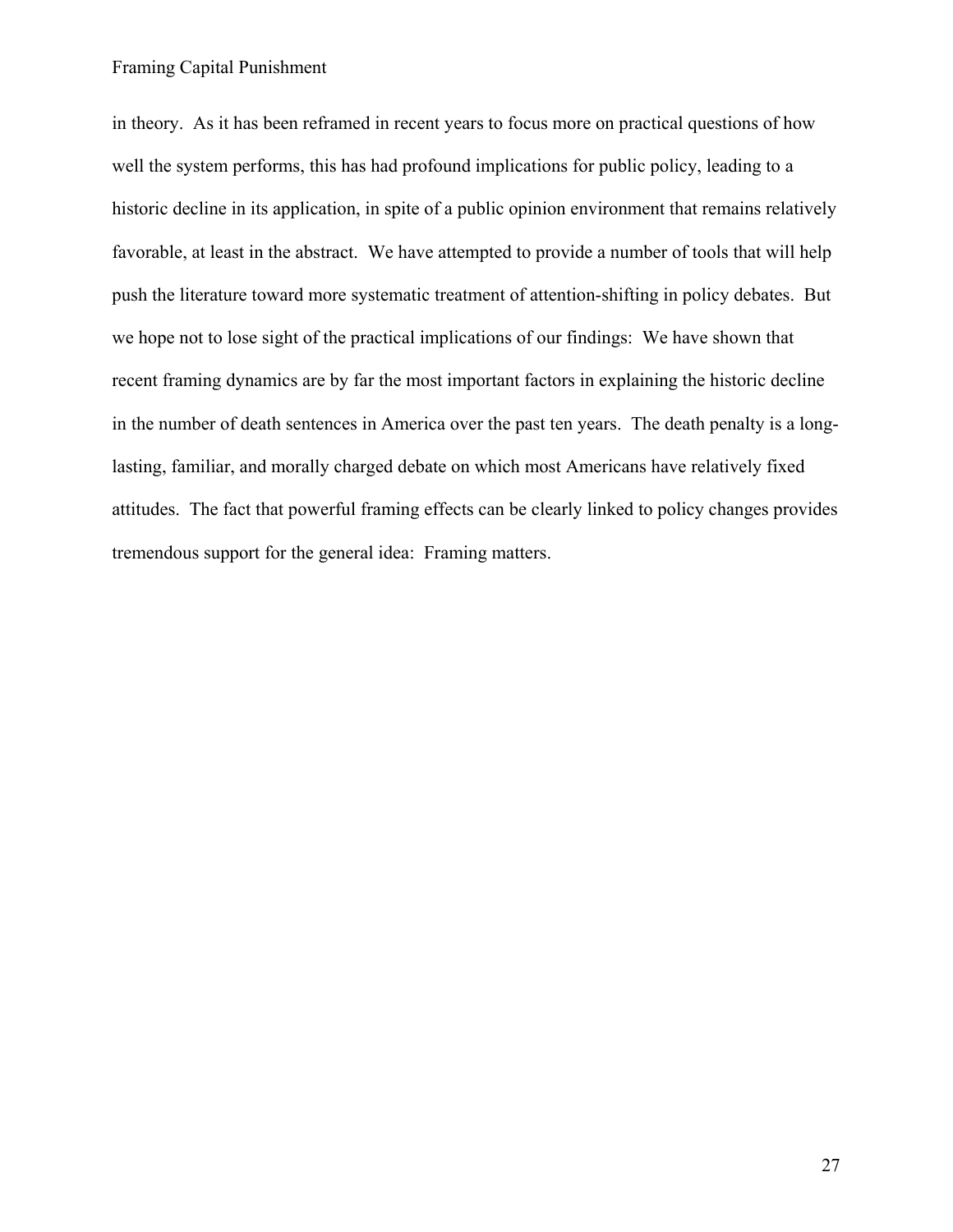## **References**

- Althaus, Scott L., Jill A. Edy, and Patricia F. Phalen. 2001. Using Substitutes for Full-Text News Stories in Content Analysis: Which Text Is Best? *American Journal of Political Science* 45 (3): 707–23.
- Associated Press. 2004. Justice Dept. Reports a 30-Year Low in Death Sentences and Fewer Inmates on Death Row. *New York Times* 15 November.
- Banner, Stuart. 2002. *The Death Penalty: An American History*. Cambridge: Harvard University Press.
- Baumgartner, Frank R., and Amber E. Boydstun. 2005. *New York Times* Capital Punishment Coverage, 1960–2003. Available at:

http://polisci.la.psu.edu/faculty/Baumgartner/death.htm.

- Baumgartner, Frank R., Suzanna De Boef and Amber E. Boydstun. 2004. An Evolutionary Factor Analysis Approach to the Study of Issue-Definition. Paper presented at the annual meetings of the Midwest Political Science Association, Chicago, IL, April 15–18.
- Baumgartner, Frank R., and Bryan D. Jones. 1993. *Agendas and Instability in American Politics*. Chicago: University of Chicago Press.

Bedau, Hugo A., ed. 1997. *The Death Penalty in America*. New York: Oxford University Press.

- Cobb, Roger, and Charles Elder. 1972. *Participation in American Politics: The Dynamics of Agenda-Building*. Boston: Allyn and Bacon, Inc.
- De Boef, Suzanna, Frank R. Baumgartner, Amber E. Boydstun, Frank E. Dardis, and Fuyuan Shen. 2005. Framing Capital Punishment: Morality, Constitutionality, and Innocence, 1960–2003. Paper presented at the at the Annual Meeting of the National Coalition to Abolish the Death Penalty, Austin, Texas, October 27–30.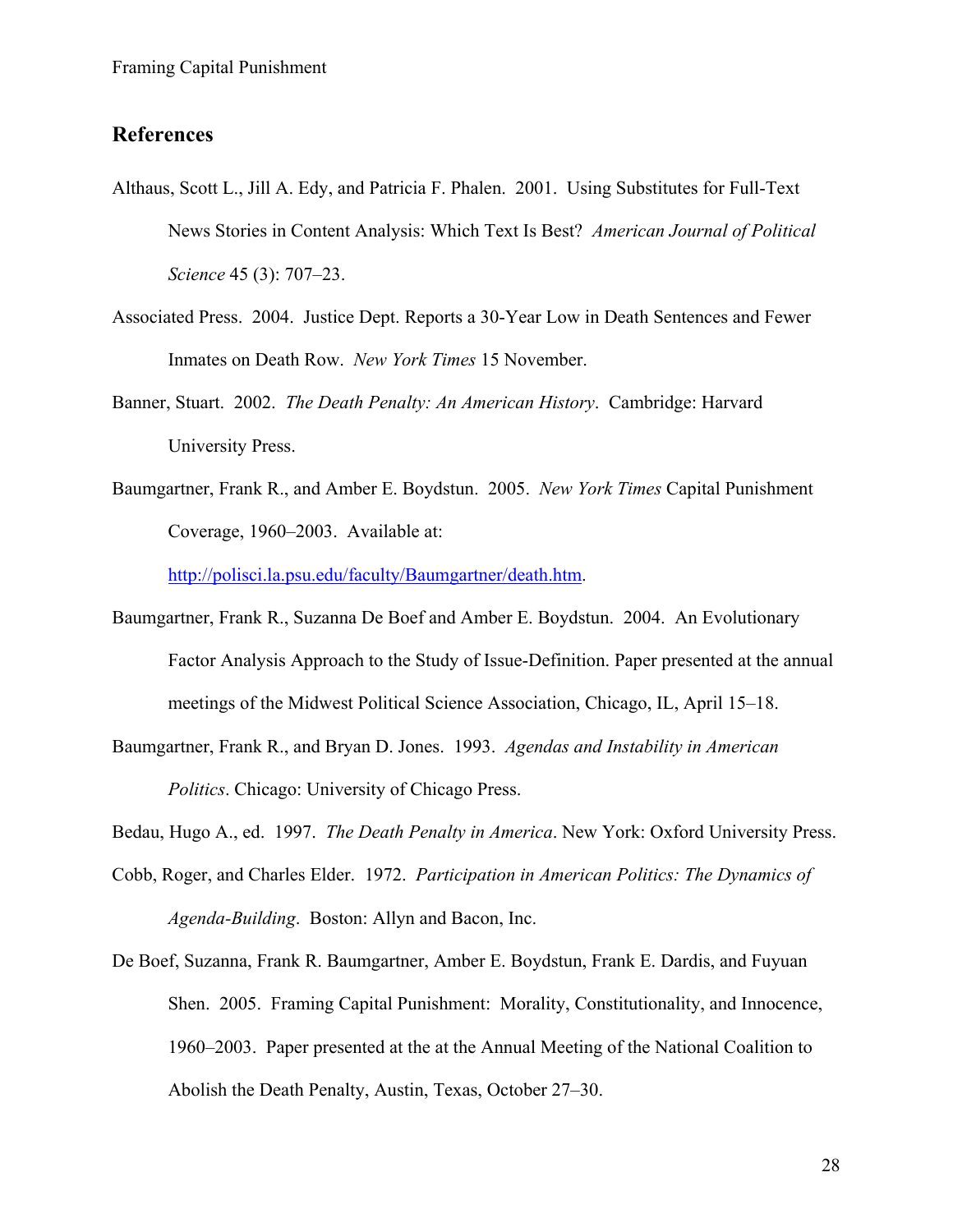- Druckman, James N. 2001. On the Limits of Framing Effects: Who Can Frame? *The Journal of Politics* 63 (4): 1041–66.
- Haines, Herbert H. 1996. *Against Capital Punishment: The Anti-Death Penalty Movement in America, 1972-1994*. New York: Oxford University Press.
- Jacoby, William G. 2000. Issue Framing and Public Opinion on Government Spending. *American Journal of Political Science* 44 (4): 750–67.
- Johansen. Soren. 1992a. Determination of Cointegration Rank in the Presence of a Linear Trend. *Oxford Bulletin of Economics and Statistics* 54: 383–97.
- Johansen. Soren. 1992b. Cointegration in Partial Systems and the Efficiency of Single Equation Analysis. *Journal of Econometrics* 52: 389–402.
- Johansen, Soren. 1996. *Likelihood Based Inference on Cointegration in the Vector Autoregressive Model, 2nd Edition*. Oxford: Oxford University Press.
- Jones, Bryan D. 2001. *Politics and the Architecture of Choice*. Chicago: University of Chicago Press.
- Jones, Bryan D., and Frank R. Baumgartner. 2005. *The Politics of Attention: How Government Prioritizes Problems*. Chicago: University of Chicago Press.
- Jost, Kenneth. 2001. *Rethinking the Death Penalty*. CQ Researcher 10: 40.
- King, Gary, Michael Tomz, and Jason Wittenberg. 2000. Making the Most of Statistical Analyses: Improving Interpretation and Presentation. *American Journal of Political Science* 44 (2): 347–361.

Kingdon, John W. 1984. *Agendas, Alternatives, and Public Policy*. Boston: Little, Brown & Co.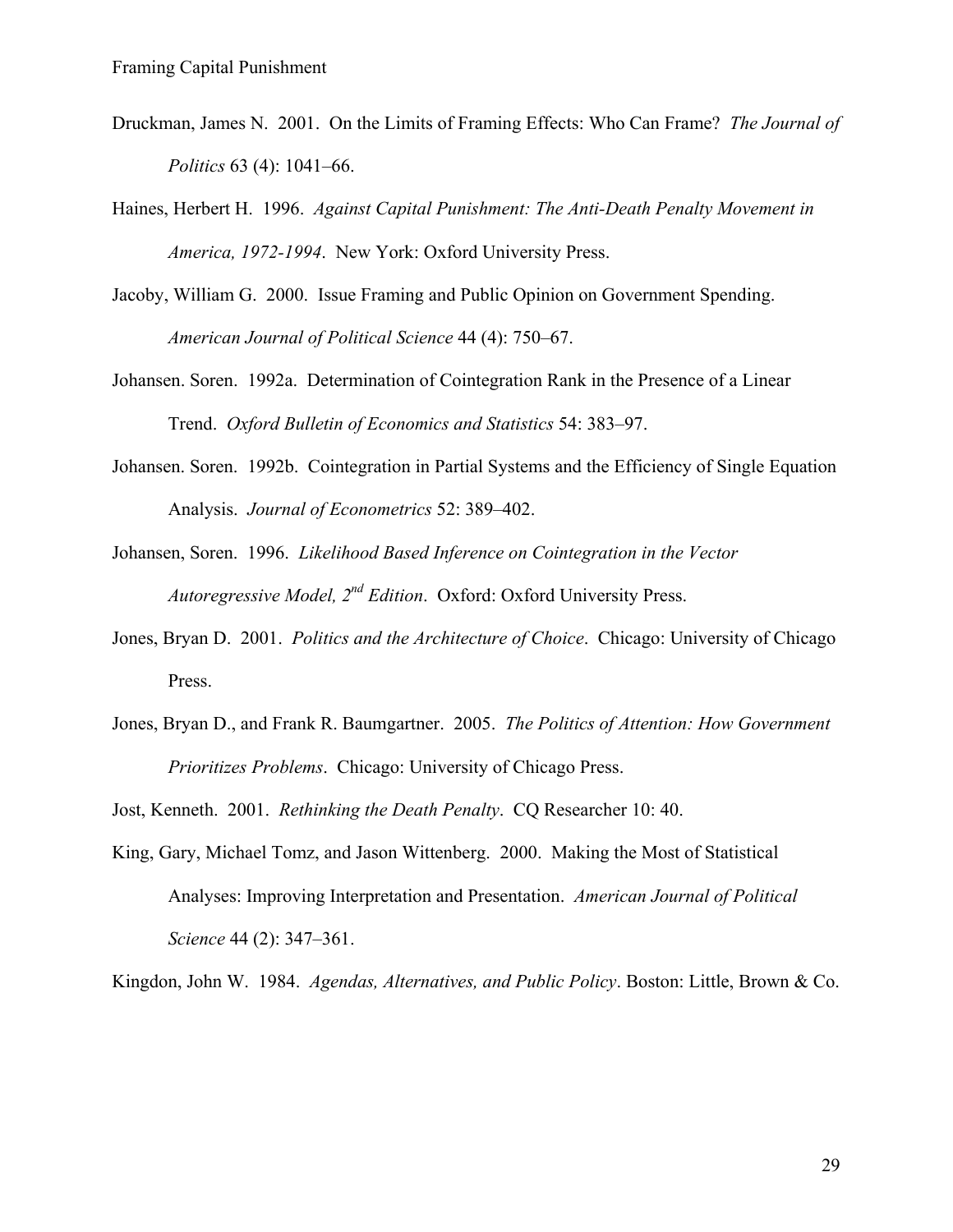- MacKinnon, James G., Alred Haug, and Leo Michelis. 1999. Numerical Distribution Functions of Likelihood Ratio Tests for Cointegration. *Journal of Applied Econometrics* 14 (5): 563–77.
- Nelson, Thomas E., Rosalee A. Clawson, and Zoe M. Oxley. 1997a. Media Framing of a Civil Liberties Conflict and Its Effect on Tolerance. *American Political Science Review* 91 (3): 567–583.
- Nelson, Thomas E., Zoe M. Oxley, and Rosalee A. Clawson. 1997b. Toward a Psychology of Framing Effects. *Political Behavior* 19 (3): 221–46.
- Nelson, Thomas E., and Zoe M. Oxley. 1999. Issue Framing Effects on Belief Importance and Opinion. *The Journal of Politics* 61 (4): 1040–67.
- Pollock, Philip H. III. 1994. Issues, Values, and Critical Moments: Did "Magic" Johnson Transform Public Opinion on AIDS? *American Journal of Political Science* 38 (2): 426– 46.
- Poole, Keith T., and Howard Rosenthal. 1991. Patterns of Congressional Voting. *American Journal of Political Science* 35: 228–78.
- Riker, William H. 1983. Political Theory and the Art of Heresthetics. In Ada Finifter, ed., *Political Science: The State of the Discipline*. Washington: American Political Science Association.
- Riker, William H. 1984. The Heresthetics of Constitution-Making: The Presidency in 1787, with Comments on Determinism and Rational Choice. *American Political Science Review* 78 (1): 1–16.
- Riker, William H. 1986. *The Art of Political Manipulation*. New Haven: Yale University Press. Riker, William H. 1988. *Liberalism Against Populism.* Prospect Heights, Ill.: Waveland Press.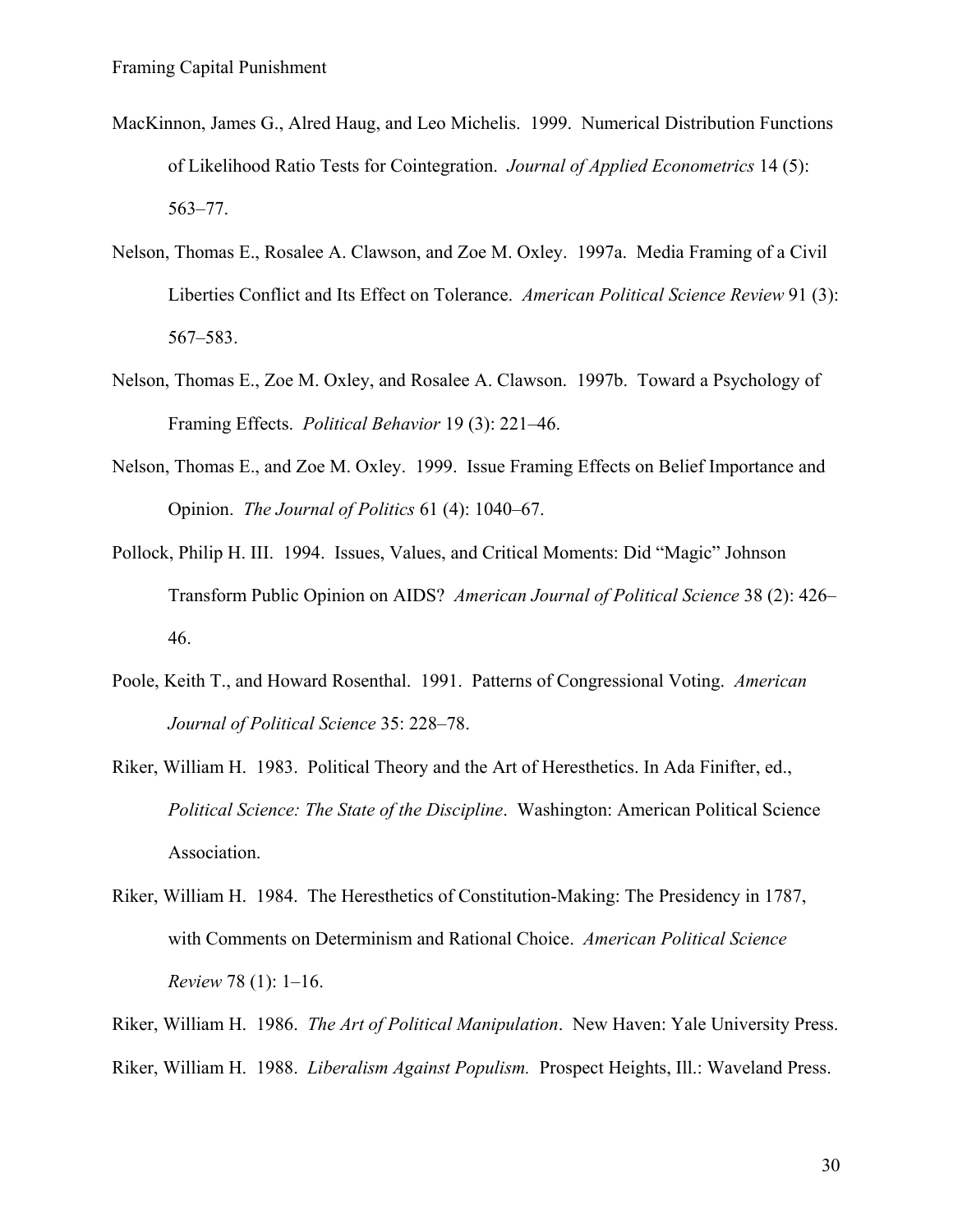Riker, William H. 1996. *The Strategy of Rhetoric*. New Haven: Yale University Press.

- Schattschneider, E. E. 1960. *The Semi-Sovereign People*. New York: Holt, Rinehart and Winston.
- Schneider, Anne, and Helen Ingram. 1993. Social Construction of Target Populations: Implications for Politics and Policy. *American Political Science Review* 87 (2) 334–47.
- Soroka, Stuart. 2002. *Agenda-Setting Dynamics in Canada.* Vancouver: University of British Columbia Press.
- Stone, Deborah A. 1988. *Policy Paradox and Political Reason*. Glenview, Ill.: Scott, Foresman.
- Stone, Deborah A. 1989. Causal Stories and the Formation of Policy Agendas. *Political Science Quarterly* 104 (Summer): 281–300.
- Terkildsen, Nayda, and Frauke Schnell. 1997. How Media Frames Move Public Opinion: An Analysis of the Women's Movement. *Political Research Quarterly* 50 (4): 879–900.
- Tversky, Amos, and Daniel Kahneman. 1986. Rational Choice and the Framing of Decisions. *The Journal of Business* 59 (4): S251–S278.
- Woolley, John T. 2000. Using Media-Based Data in Studies of Politics. *American Journal of Political Science* 44 (1): 156–73.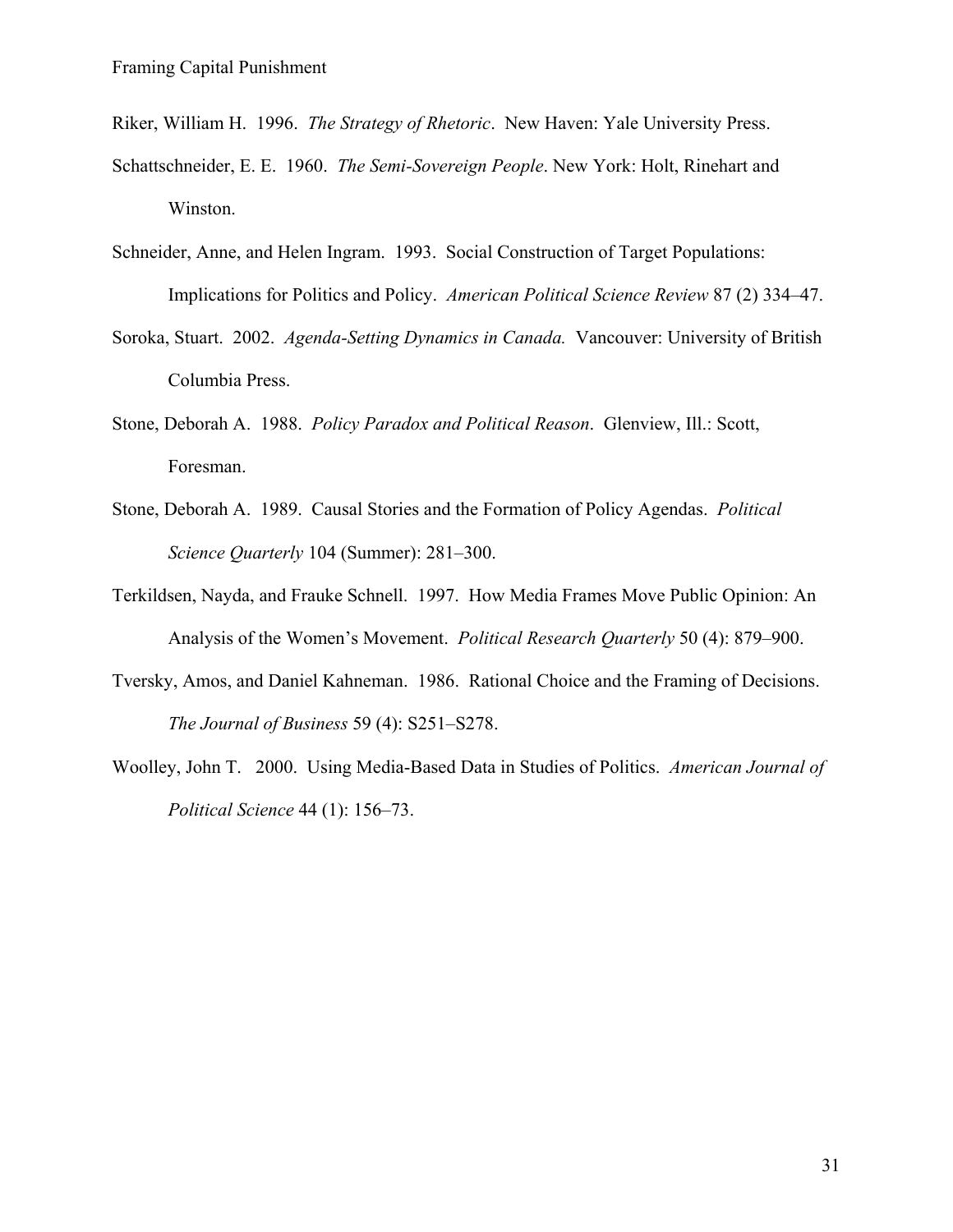|                   | Tone of Article |               |       |               |     |               |       |               |  |
|-------------------|-----------------|---------------|-------|---------------|-----|---------------|-------|---------------|--|
|                   | Neutral /       |               |       |               |     |               |       |               |  |
|                   | Pro-DP          |               |       | Anti-DP       |     | Uncodeable    |       | Total         |  |
| Topic             | N               | $\frac{0}{0}$ | N     | $\frac{0}{0}$ | N   | $\frac{0}{0}$ | N     | $\frac{0}{0}$ |  |
| Morality          | 267             | 46.60         | 219   | 38.22         | 87  | 15.18         | 573   | 100.00        |  |
| Mode of Execution | 86              | 39.09         | 92    | 41.82         | 42  | 19.09         | 220   | 100.00        |  |
| Constitutionality | 467             | 35.27         | 615   | 46.45         | 242 | 18.28         | 1,324 | 100.00        |  |
| Efficacy          | 53              | 26.50         | 107   | 53.50         | 40  | 20.00         | 200   | 100.00        |  |
| Cost              | 3               | 18.75         | 9     | 56.25         | 4   | 25.00         | 16    | 100.00        |  |
| Fairness          | 159             | 16.44         | 648   | 67.01         | 160 | 16.55         | 967   | 100.00        |  |
| International     | 11              | 12.50         | 59    | 67.05         | 18  | 20.45         | 88    | 100.00        |  |
| Total             | 1,046           | 30.87         | 1,749 | 51.62         | 593 | 17.50         | 3,388 | 100.00        |  |

## Table 1. The Topic Determines the Tone.

Source: Coded from *New York Times* abstracts, 1960–2003. Note that a single abstract may mention more than one topic, but is coded only once for tone.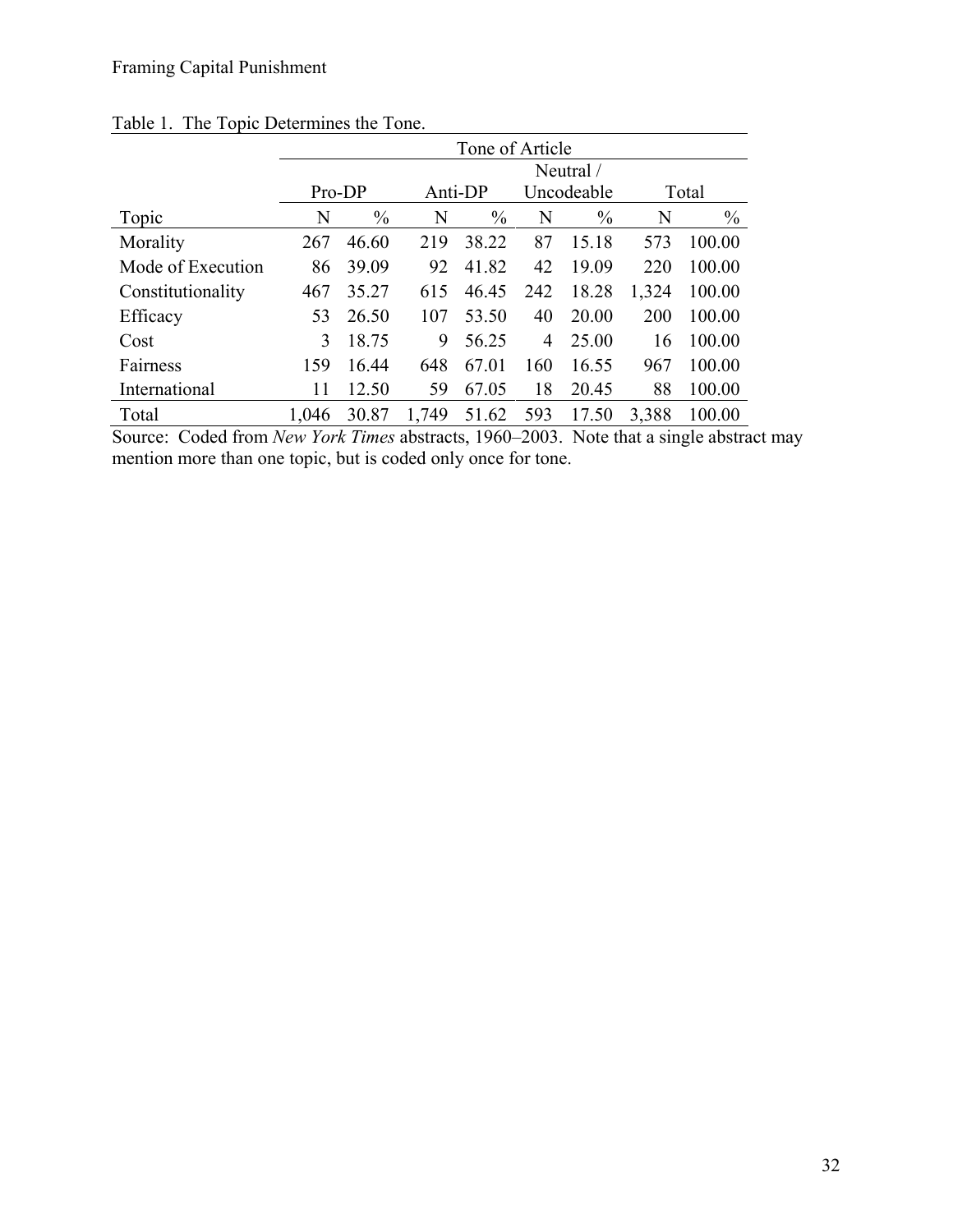|                              | Tone                 |               |                       |           |                         |               |       |                                              |
|------------------------------|----------------------|---------------|-----------------------|-----------|-------------------------|---------------|-------|----------------------------------------------|
|                              | Pro-Death<br>Penalty |               | Anti-Death<br>Penalty |           | Neutral /<br>Uncodeable |               |       |                                              |
|                              |                      |               |                       |           |                         |               | Total |                                              |
| Mentions of:                 | N                    | $\frac{0}{0}$ | N                     | $\%$      | N                       | $\frac{0}{0}$ | N     | $\frac{0}{0}$                                |
| Victim, not of Defendant     | 347                  | 64.50         |                       | 129 23.98 |                         | 62 11.52      | 538   | 100.00                                       |
| Both Victim and Defendant    |                      | 49 37.12      |                       | 64 48.48  |                         | 19 14.39      |       | 132 100.00                                   |
| Neither Victim nor Defendant |                      |               |                       |           |                         |               |       | 846 31.65 1,198 44.82 629 23.53 2,673 100.00 |
| Defendant, not of Victim     |                      | 59 17.30      |                       | 206 60.41 |                         | 76 22.29      | 341   | 100.00                                       |
| Total                        | 1,301                |               |                       |           |                         |               |       | 35.31 1,597 43.35 786 21.34 3,684 100.00     |

Table 2. Mention of the Victim or the Defendant and Tone of Article.

Source: Coded from *New York Times* abstracts, 1960–2003.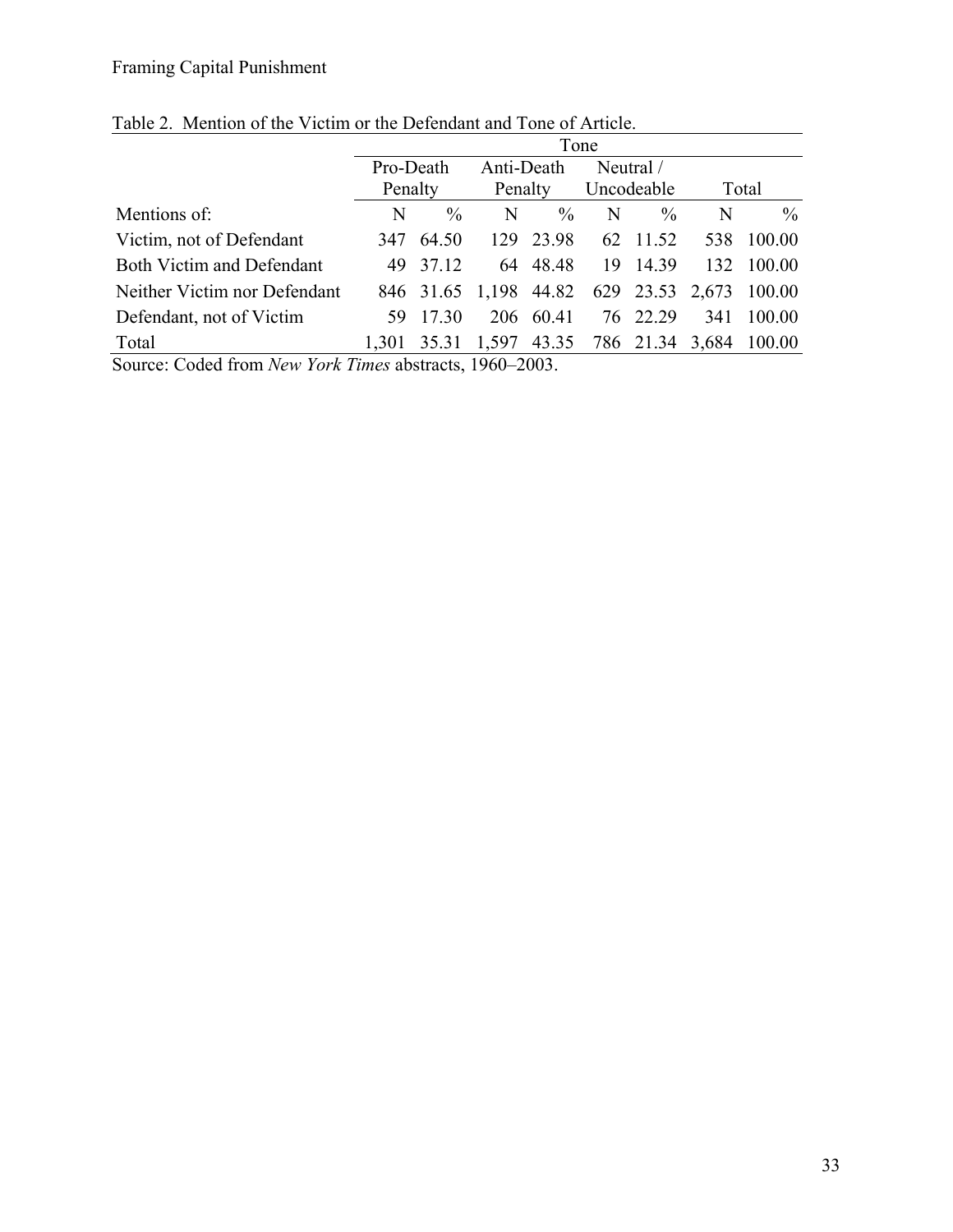| <b>Cointegrating Relationship</b>                   |              |  |  |  |
|-----------------------------------------------------|--------------|--|--|--|
| Sentences $_{t-1}$                                  | 1.00         |  |  |  |
| Homicides <sub>t-1</sub>                            | $-0.0069$    |  |  |  |
|                                                     | (0.0034)     |  |  |  |
| Net Tone $_{t-1}$                                   | $-2.44$      |  |  |  |
|                                                     | (0.54)       |  |  |  |
| No. States with the Death Penalty $_{t-1}$          | $-3.20$      |  |  |  |
|                                                     | (1.24)       |  |  |  |
| Constant                                            | $-57.59$     |  |  |  |
| <b>Error Correction Relationship</b>                |              |  |  |  |
| Disequilibrim                                       | $-0.34$      |  |  |  |
|                                                     | (0.08)       |  |  |  |
| $\triangle$ Sentences $_{t-1}$                      | $-0.16$      |  |  |  |
|                                                     | (0.11)       |  |  |  |
| $\triangle$ Homicides $_{t-1}$                      | 0.0033       |  |  |  |
|                                                     | (0.0048)     |  |  |  |
| $\triangle$ Net Tone $_{t-1}$                       | $-0.21$      |  |  |  |
|                                                     | (0.26)       |  |  |  |
| $\Delta$ No. States with the Death Penalty $_{t-1}$ | 7.70         |  |  |  |
|                                                     | (4.36)       |  |  |  |
| Beginning of the moratorium                         | $-73.07$     |  |  |  |
|                                                     | (30.32)      |  |  |  |
| End of the moratorium                               | 134.12       |  |  |  |
|                                                     | (33.78)      |  |  |  |
| R-squared                                           | .65          |  |  |  |
| Adjusted R-squared                                  | .58          |  |  |  |
| F Statistic (significance)                          | 9.00(0.00)   |  |  |  |
| Standard Error of the Equation                      | 28.31        |  |  |  |
| <b>Standard Deviation of Sentences</b>              | 84.68        |  |  |  |
| Mean $\triangle$ Sentences                          | 0.52         |  |  |  |
| Standard Deviation of $\Delta$ Sentences            | 43.55        |  |  |  |
| Portmanteau Q Statistic (significance)              | 24.08 (0.19) |  |  |  |

Table 3. A Dynamic Model of Death Sentencing.

Note: The table shows a single equation error-correction model of changes in the annual number of death sentences.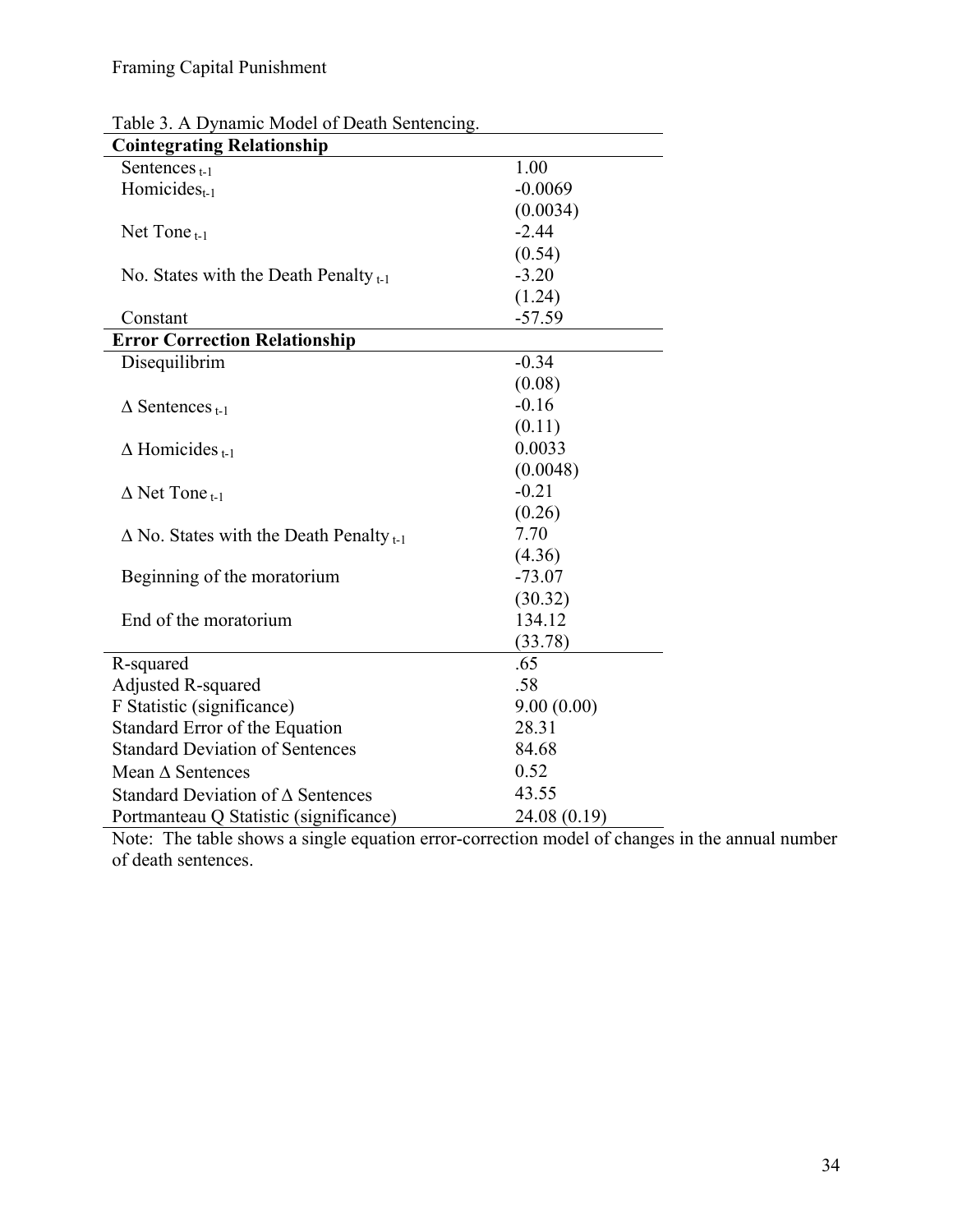

Figure 1. The Number of Stories on Capital Punishment in the *New York Times*, 1960–2003.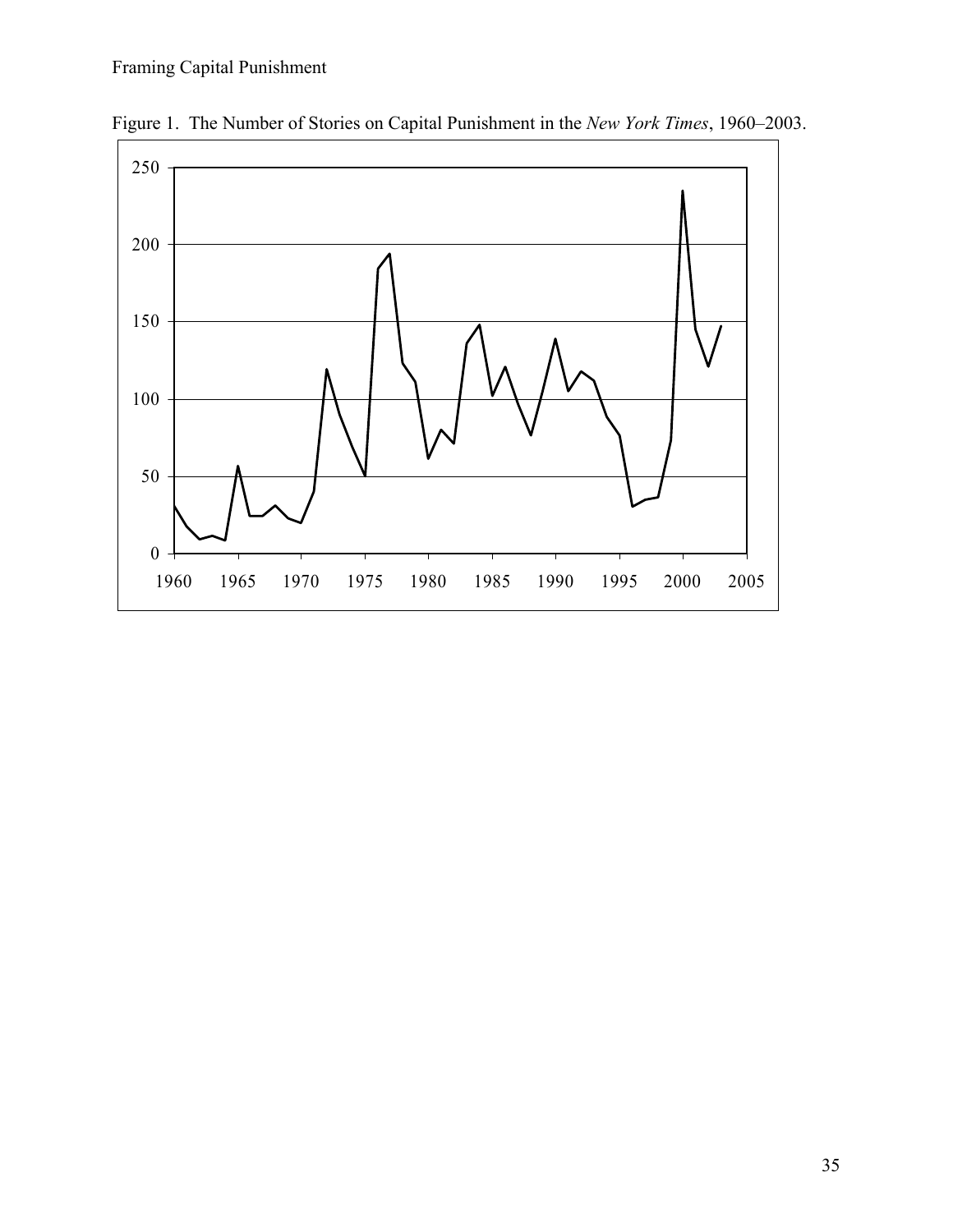

Figure 2. Evolving Dimensions of Debate.

Note: Every article was coded into one of 67 distinct arguments, grouped into eight major dimensions: constitutionality, innocence / fairness; morality; efficacy; cost; mode of execution; international; and other. A single abstract could be coded more than once, and there were a total of 4,763 dimensions coded across the 3,692 articles coded. In this figure, we combine efficacy, cost, mode, international, and other into a single group called "other" for ease of presentation.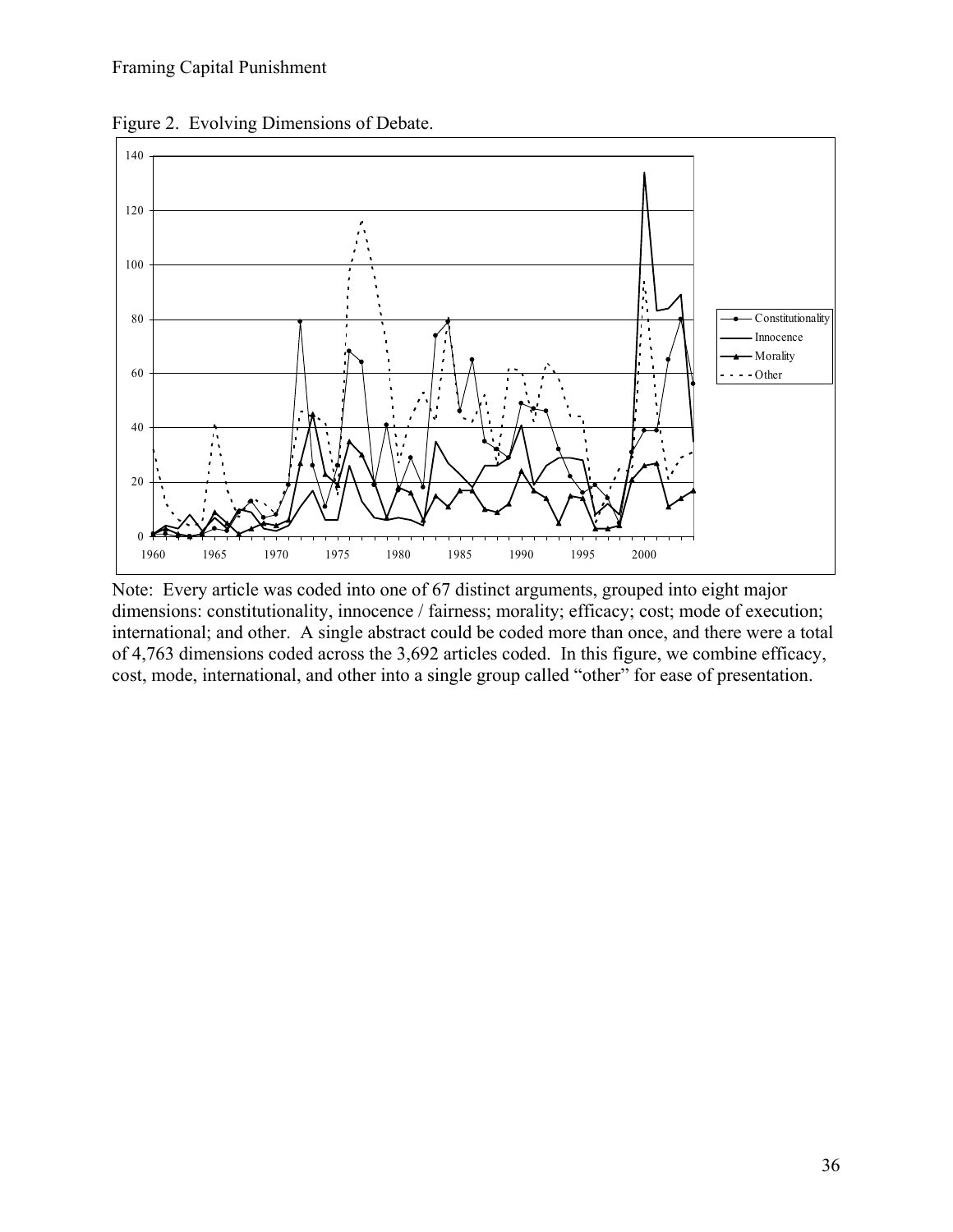

Figure 3. Relative Media Attention to the Victim and the Defendant, 1960–2003.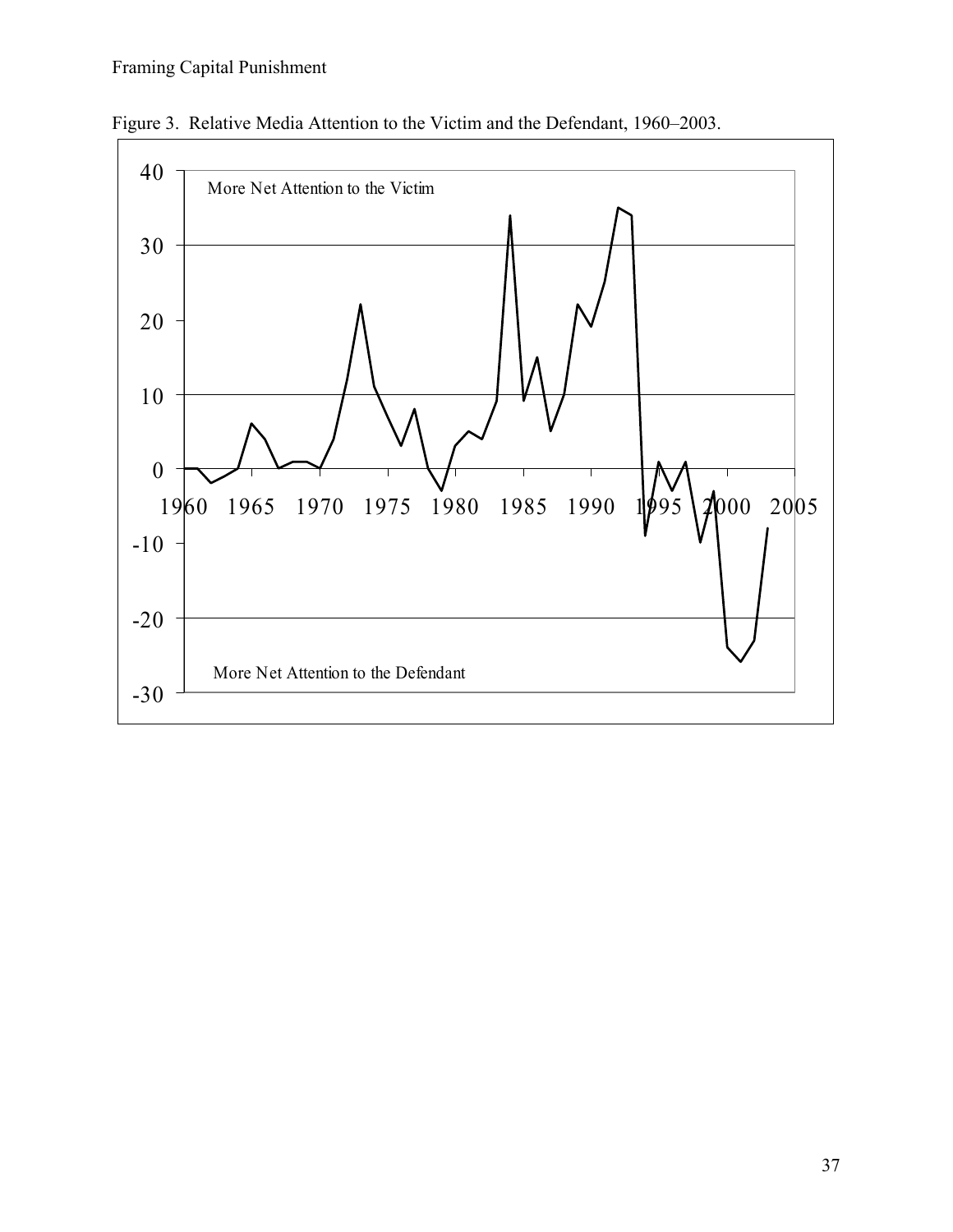

Figure 4. Evolutionary Frames Relating to the Death Penalty, 1960–2001.

Note: The figure shows the weighted number of stories on each dimension achieved in a series of five-year window factor analyses. The labeled dimensions are the most prominent clusters of arguments; see Table A-1 for the component arguments that make up those dimensions. The unlabelled grey lines at the bottom represent other frames statistically identified but which are not interpreted here.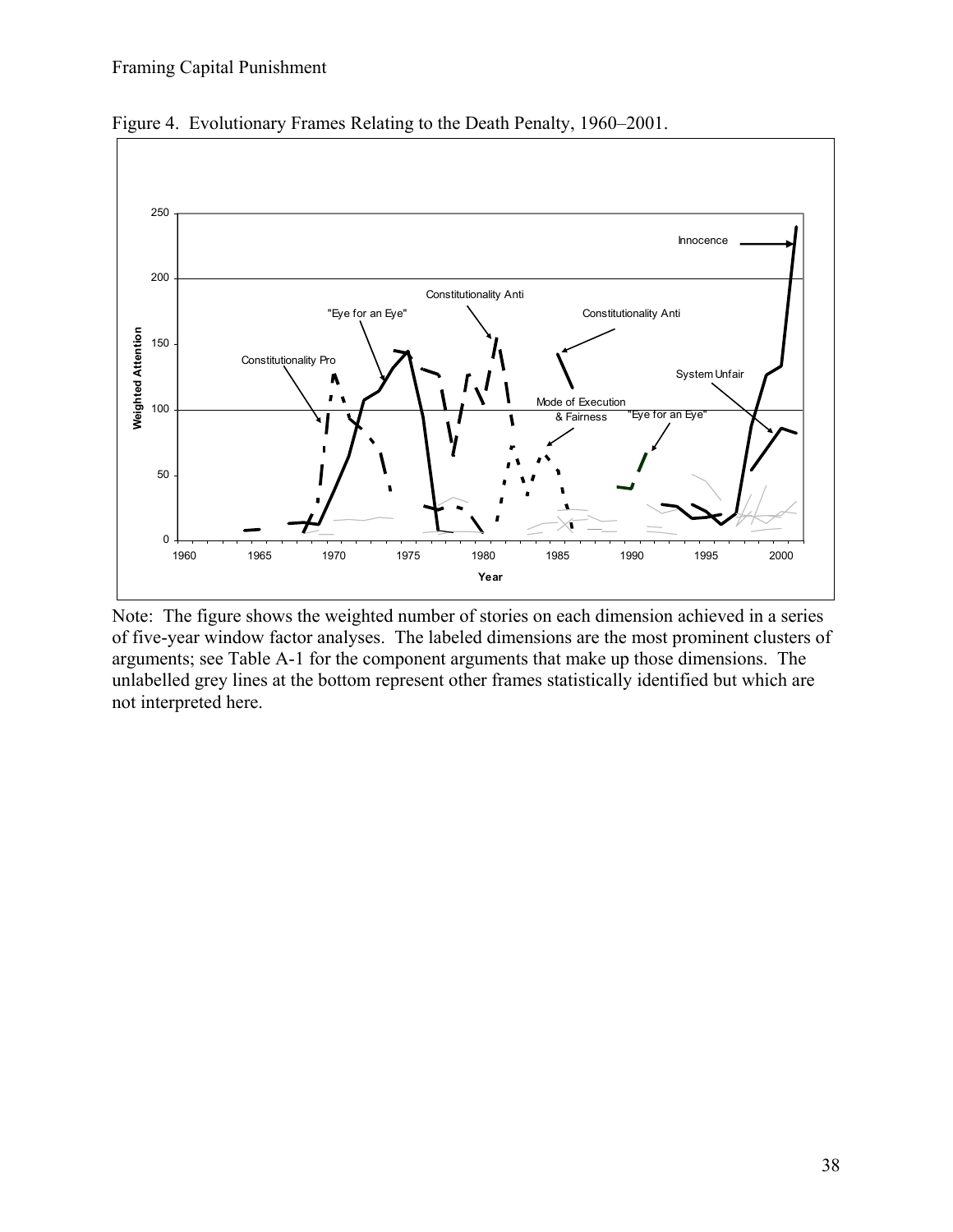Figure 5. The Rise of the Innocence Frame.



Note: The figure shows the number of stories mentioning elements concerning: 1) claims of innocence; 2) problems relating to evidence used in trial; 3) problems or imperfections in the justice system; or 4) characteristics of the defendant.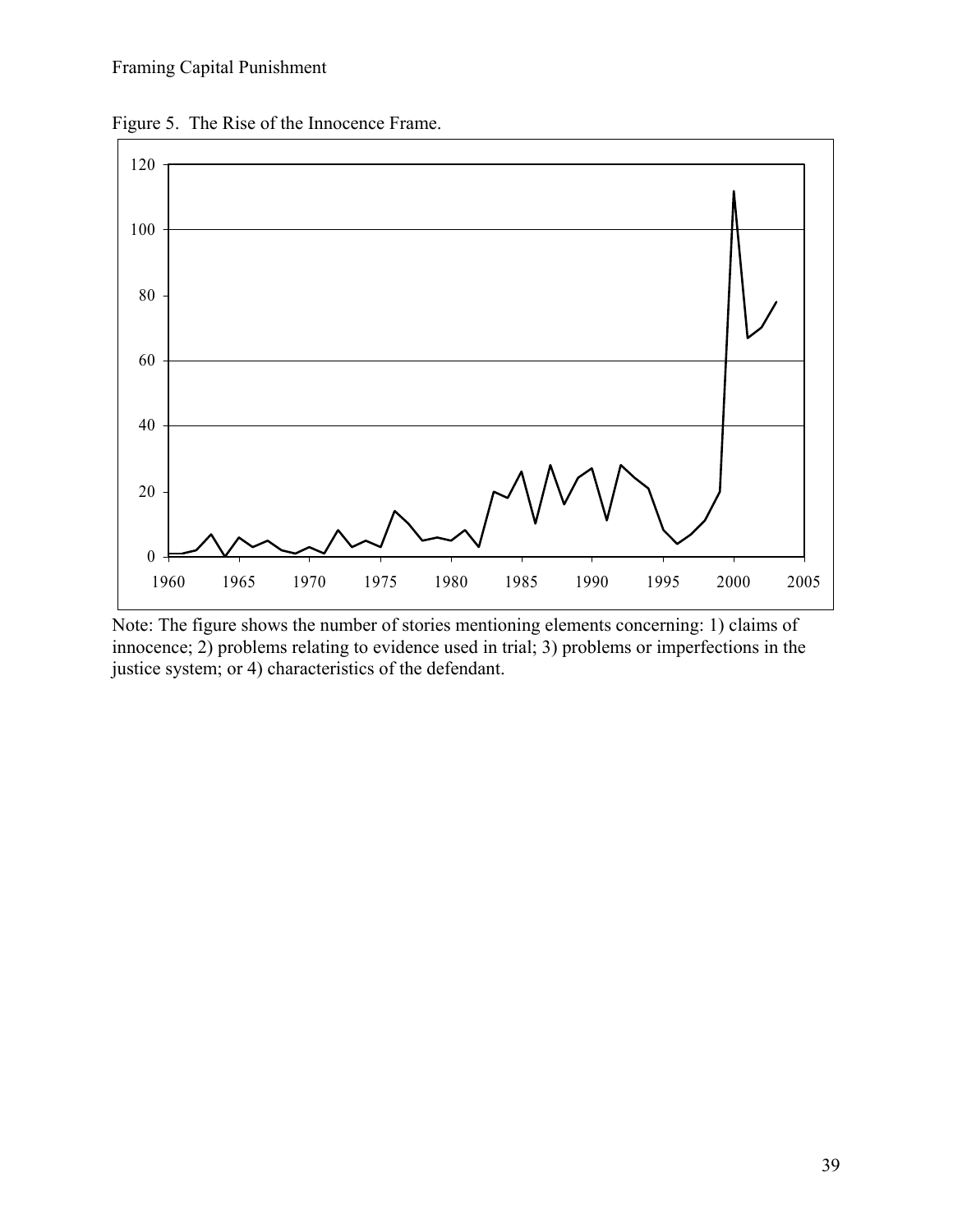



Note: The figure shows the number of stories with a pro-capital punishment theme minus the number with an anti-capital punishment theme. Neutral or uncodeable stories are not counted. Pro- and anti- stories refer not only to editorial statements or expressed opinion, but more generally to reports of events that would tend toward or against the application of a capital sentence. So a report of an appeal denied is coded pro-death penalty; a report of flaws in the legal representation or mental capacity of a defendant is coded anti-death penalty.

The correlation between the series depicted in Figure 3 and the Net Tone depicted in Figure 6 is 0.80.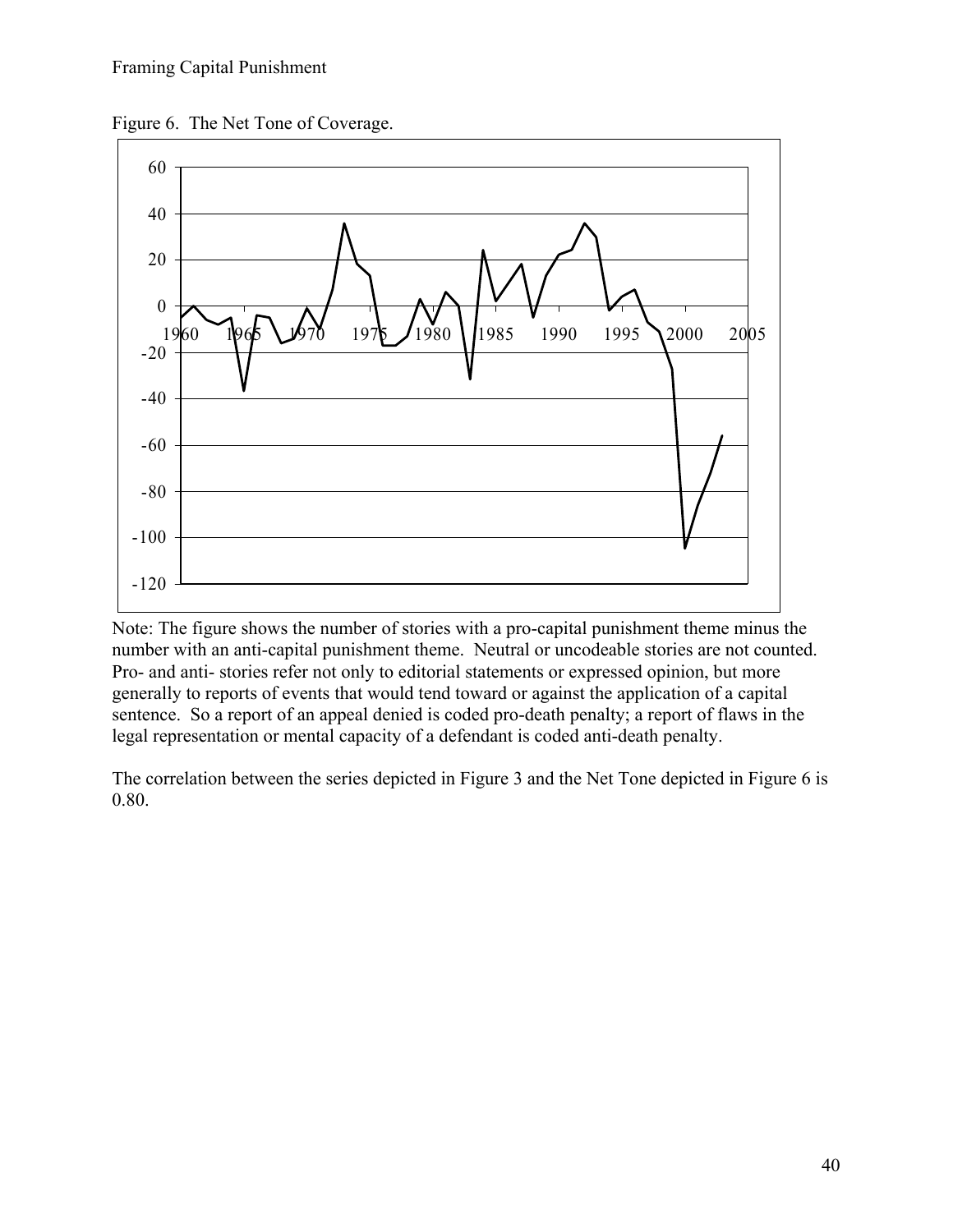

Figure 7. Death Sentences, Executions, and the Size of Death Row.

Note: Data from Death Penalty Information Center. 2004 data from Associated Press 2005.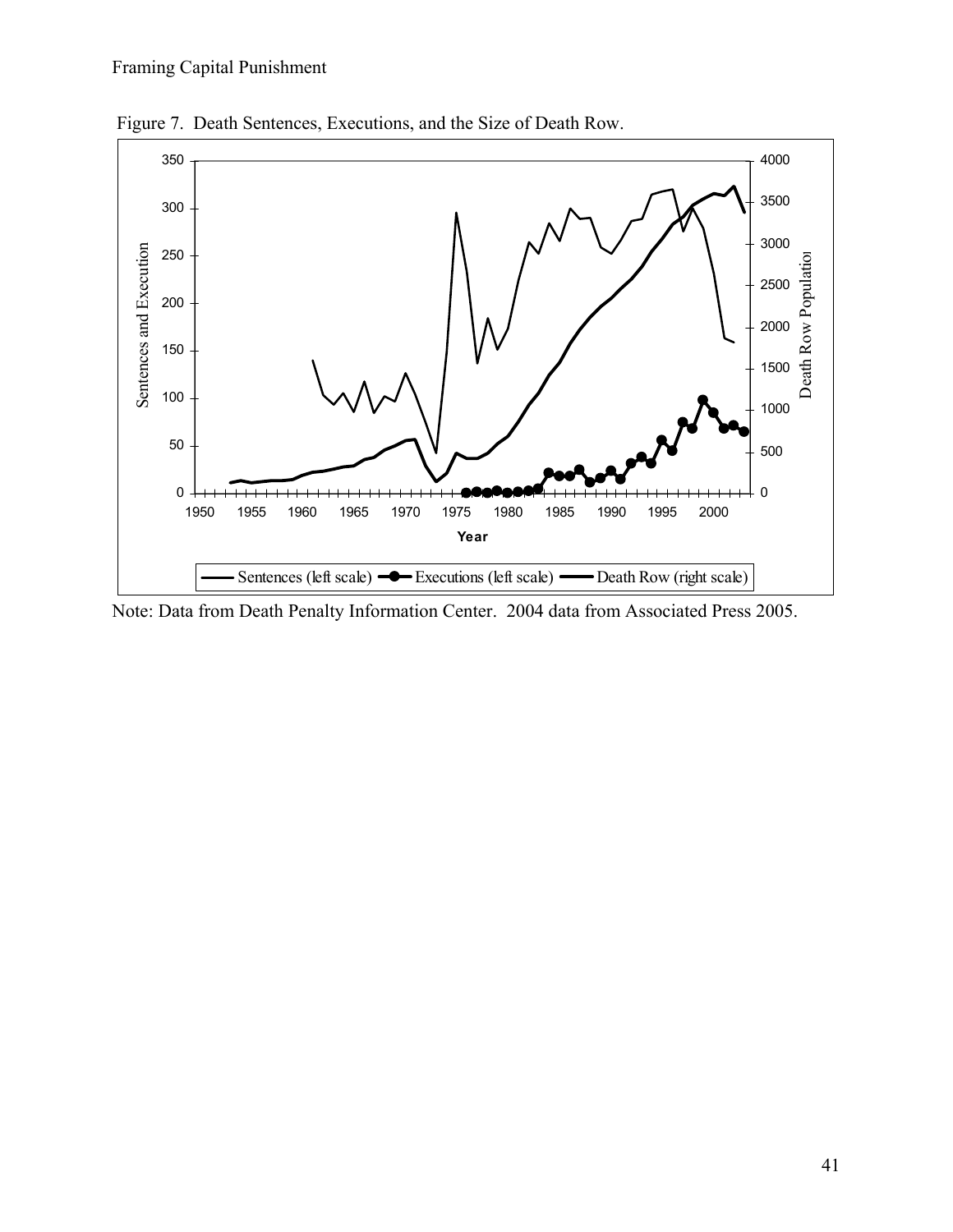

Figure 8. Expected Impact on Death Sentences of Changes in Media Tone and Homicides.

Note: The figure shows the cumulative impact of a sustained movement of 72 more anti-death penalty stories and of a decrease of 5,000 homicides per year. These figures are taken from the actual values of these variables from the late-1980s and early 1990s to the most recent period. See text for details.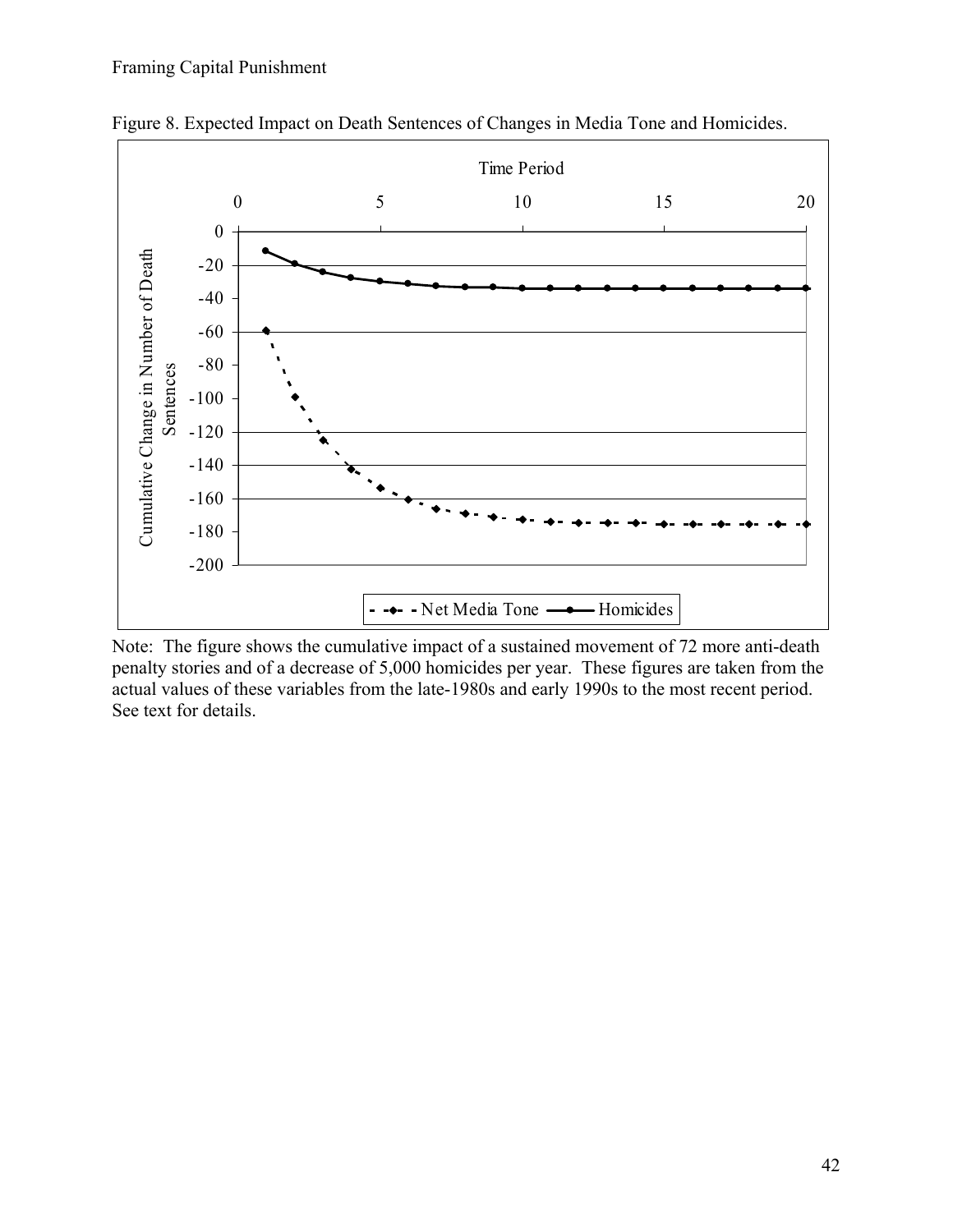```
Table A-1. The Content and Resonance of Evolutionary Frames.
```

```
1: The "Eye for an Eye" Frame (1964–1967) 
   203: pro moral – crime deserves death penalty (627) 
   101: pro efficacy – deterrence (116) 
2: Constitutionality–Pro (1968–1982) 
  400: neutral constitutional (148) 
  403: pro constitutional – popular support up (146) 
  409: pro constitutional – other (83) 
  401: pro constitutional – not cruel and unusual (56) 
  419: anti constitutional – other (63) 
   111: anti efficacy – alternate systems better (21) 
   314: anti fairness – mandatory sentencing wrong (12) 
   210: anti moral – killing/vengeance wrong (11) 
   100: neutral efficacy – general (10) 
3: Constitutionality–Anti (1974–1982) 
   419: anti constitutional – other (560) 
   409: pro constitutional – other (321) 
   319: anti fairness – other (67) 
   600: neutral mode (51) 
   210: anti moral – killing/vengeance wrong (36) 
   200: neutral moral (24) 
   300: neutral fairness (18) 
4: Mode of Execution and Fairness (1981–1986) 
    600: neutral mode (136) 
    319: anti fairness – other (33) 
    312a: anti fairness – racist (32) 
    314: anti fairness – mandatory sentencing wrong (27) 
    210: anti moral – killing/vengeance wrong (21) 
5: Humanizing the Defendant (1985–1986) 
  419: anti constitutional – other (259) 
6: The "Eye for an Eye" Frame, redux (1989–1992) 
  203: pro moral – crime deserves death penalty (115) 
  400: neutral constitutional (63) 
7: The "Innocence" Frame (1992–2002) 
   317: anti fairness – innocence (386) 
   318: anti fairness – system is broken (245) 
   310: anti fairness – inadequate representation (236) 
   312a: anti fairness – racist (179) 
   302: pro fairness – system is "too" fair; should be abbreviated (114) 
   312b: anti fairness – classist (59) 
   301: pro fairness – system is fair (34) 
   712: anti international – foreign nationals should be exempt (30) 
8: System is Unfair (1992–2001)
```

```
319: anti fairness – other (394)
```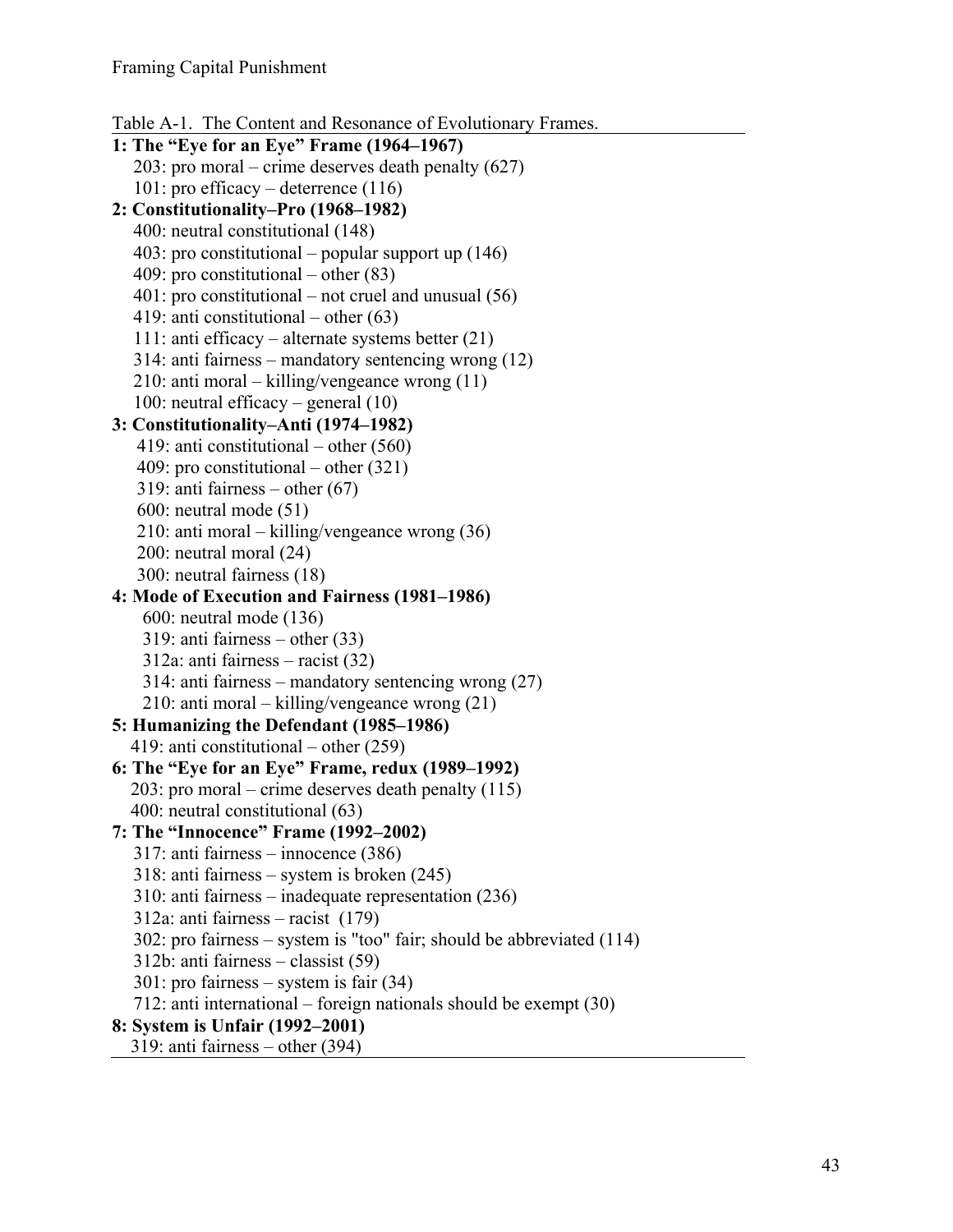Note: These 8 frames were revealed by evolutionary factor analysis of 67 different arguments across every five-year window of time, moving from 1960 to 2003. Arguments comprising each factor are listed along with the weighted number of stories for each argument. For a full list of the 67 component arguments, see Baumgartner and Boydstun 2005.